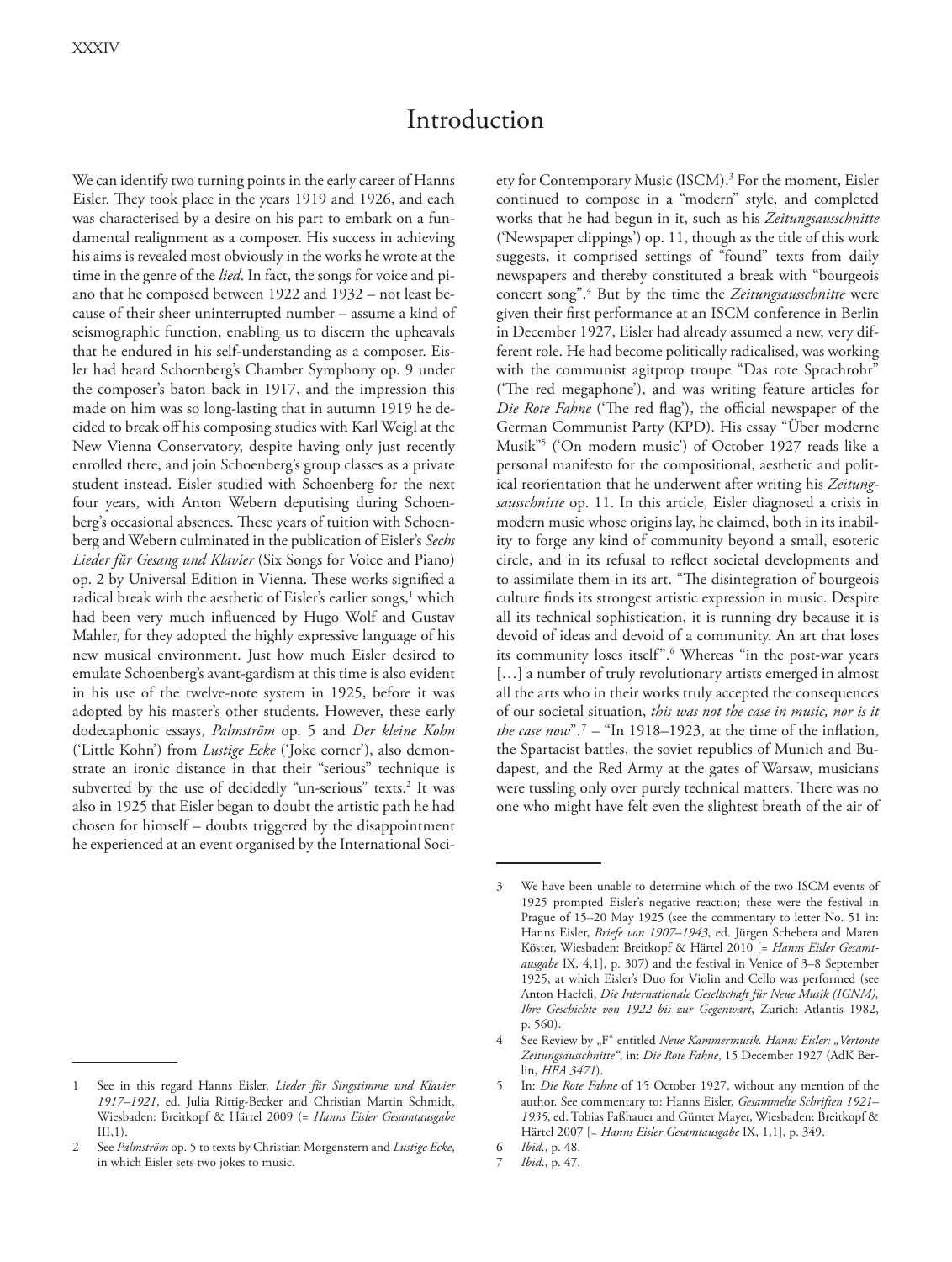these times".8 From now on, Eisler saw it as his task to counter this "narrow-mindedness" and to "utilise the experiences and the artistic means of the bourgeoisie to create a new music for the proletariat".9 For Eisler, creating a decidedly proletarian music culture meant taking his composing ability – learned in the "bourgeois" music world – and transforming it so that it could serve the aesthetic needs, the vital interests and the political aims of the working classes (at least as seen from a communist perspective).

Eisler subsequently resorted to writing almost exclusively vocal music<sup>10</sup> in which he focused his choice of texts on political poems by Erich Weinert, Bertolt Brecht, Kurt Tucholsky, Walter Mehring and David Robert Winterfeld (alias Robert Gilbert, David Weber). Whereas Eisler's op. 2 still featured poems with subjective content by Romantic (Matthias Claudius) and neo-Romantic writers (Hans Bethge and Klabund), he now moved onto general, contemporary, socially critical topics $11$ that thematised the misery of the unemployed<sup>12</sup> and their families,<sup>13</sup> the difficult situation of the proletariat,<sup>14</sup> the fate of disabled war veterans<sup>15</sup> and war widows<sup>16</sup> and the injustices of the capitalist class society.17 But he also chose texts that confronted political opponents,<sup>18</sup> appealed to a proletarian consciousness<sup>19</sup> and a proletarian understanding of history,<sup>20</sup> and called for a revolutionary class war.<sup>21</sup> By focusing on topics that linked up directly with the lived reality of their addressees, these songs were also intended to help instil and strengthen a sense of class consciousness. This agitational ambition was also matched by their intended performance context. These songs were no longer composed for the concert hall, but primarily constituted incidental, introductory or transitional music for plays, films, cabaret programmes or political events and were thus part of an overarching dramaturgical concept. Since these songs were conceived for various purposes, it is also logical they should exist in diverse arrangements besides voice with piano. Many of

these songs were conceived so that their refrain could be sung alternatively by a group of voices, a chorus or even by the audience, with the solo singer functioning as a kind of precentor. The traditional solo song here becomes a community song, in some cases even a song for massed chorus. One especially vivid example of a "rallying" song is the version of *Der heimliche Aufmarsch* ('The secret mobilisation') for speaker, unison chorus and piano published in 1931 by the Verlag für Arbeiterkultur ('Publishing house for workers' culture'). In this variant, the role of the vocal soloist is reduced to that of a "comrade who has to recite [the text of the strophes] coldly and harshly, but precisely in rhythm, like an instructor"<sup>22</sup> – thus the performance indications. The refrain, however, is sung by a collective, namely a unison choir.

Eisler's reorientation in the genre of song also had an impact on his publishing practices. He had entered into a five-year option contract with Universal Edition in 1925, but they only published a small number of his songs, namely the *Sechs Lieder für Gesang und Klavier* op. 2 in 1925, the *Zeitungsausschnitte*  op. 11 in 1929, the *Balladenbuch* ('Ballad book') op. 18 in 1931 and the *Solidaritätslied* ('Song of solidarity') and *Die Spaziergänge* ('The walks') in 1932, these last two as op. 27 Nos. 1 and 2, both of them taken from the talking picture *Kuhle Wampe*. Instead, Eisler ensured that his songs were published by the workers' cultural movement, primarily in journals whose proximity to the KPD meant that they would reach their intended addressees – agitprop groups and workers' choruses – better than they could if they were printed by a "bourgeois" publisher.<sup>23</sup> In the case of Eisler's opp. 18 and 27, the editions published by Universal Edition were in fact followed up by licensed reprints by the Verlag des Deutschen Arbeitersängerbunds (the publishing house of the German Worker's Singing Association), which was also responsible for the first edition of the Ballads op. 22.

Eisler himself played a leading role in various workers' cultural organisations. In 1930 he was elected the national head (*Reichsleiter*) of the Syndicate for Worker's Culture ('Interessengemeinschaft für Arbeiterkultur', IfA), and in 1932 he was appointed to the committee of the International Music Bureau (IMB) in Moscow, becoming its chairman in 1935. When the National Socialists assumed power in 1933, these cultural activities and their attendant organisations were all dismantled in Germany. But institutional contacts continued on an international level, and this meant that Eisler was able to publish works abroad. In Leningrad, Michail Druskin published the anthologies *Pesni revolyutsionnoĭ germanii* ('Songs of revolutionary Germany', 1932) and *Dve satiricheskie Dzhaz-pesenki – Zwei satirische Jazz-Lieder* ('Two satirical jazz songs', 1935), each of which included songs by Eisler. In

<sup>8</sup> *Ibid*.

<sup>9</sup> *Ibid*.

<sup>10</sup> See in this regard Hanns Eisler, *A cappella Chöre 1925–1932*, ed. Johannes C. Gall, Wiesbaden: Breitkopf & Härtel 2018 (= *Hanns Eisler Gesamtausgabe* I, 5).

<sup>11</sup> The only love songs here (*Anna-Luise* and *Die Spaziergänge*) approach their topic on an unemotional, exclusively instinctual plane, and the only poem in which an auctorial narrator offers insights into his emotional life (*Song von Angebot und Nachfrage*) is the cynical monologue of a radical *homo economicus*.

<sup>12</sup> See *Stempellied*.

<sup>13</sup> See *Ballade zum § 218*, *Vier Wiegenlieder für Arbeitermütter*.

<sup>14</sup> See *Lied der Bergarbeiter*, *Ballade von den Baumwollpflückern*, *Lied vom Trockenbrot*, *O Fallada, da du hangest*.

<sup>15</sup> See *Ballade von der Krüppelgarde*.

<sup>16</sup> See *Ballade vom Soldaten*, *Lied der Mariken*.

<sup>17</sup> See *Ballade vom Nigger Jim*, *Die Heinzelmännchen*, *Ballade von der Wohltätigkeit*, *Ballade von den Säckeschmeißern*, *Der neue Stern*.

<sup>18</sup> See *Das Lied vom SA-Mann*, *Feldfrüchte*.

<sup>19</sup> *Lied vom roten Sport*, *Anrede an den Kran Karl*, *Solidaritätslied*, *Ein neues Stempellied*.

<sup>20</sup> *Spartakus 1919*, *Der Marsch ins Dritte Reich*.

<sup>21</sup> *Song der Roten Matrosen*, *Der Rote Wedding*, *Der heimliche Aufmarsch*, *Kampflied für die IAH*, *Mit der IfA marschiert!*, *Komintern*, *Bankenlied*.

<sup>22</sup> See Akademie der Künste Berlin [hereinafter AdK Berlin], *HEA 916*.

<sup>23</sup> The Hanns Eisler Archive at the AdK Berlin holds copies of the printed edition of the *Balladenbuch* op. 18 formerly owned by Mordechai Bauman and Elie Siegmeister, both of whom were professional musicians.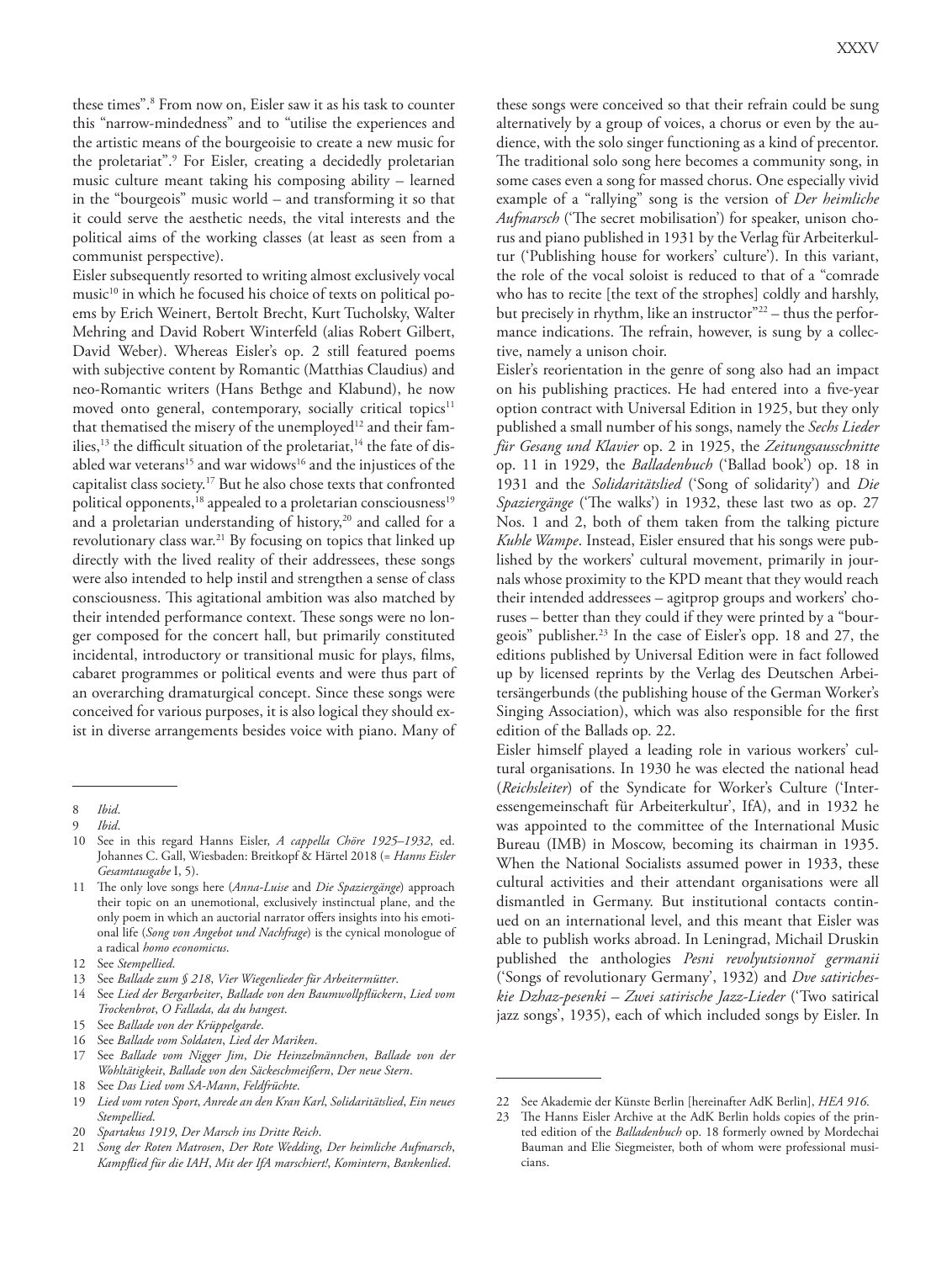spring 1935, Eisler undertook a lecture and concert tour to the USA that lasted several months. That same year, songs by Eisler were published there in the *Workers' Song Book No. 2* (New York: Workers' Music League 1935), and also two years later in the songbook *Songs of the People* (New York: Workers' Library Publishers 1937). In Paris in 1934, Bertolt Brecht and Hanns Eisler published the fruits of their hitherto collaboration under the title *Lieder*, *Gedichte*, *Chöre* ('Songs, poems, choruses'); their publisher was Editions du Carrefour, which was owned by Willi Münzenberg. The dissemination of Eisler's song *Komintern* can here serve to illustrate his international significance as a composer of marching songs (Kampflieder) and the important role played by the IMB. This song was published in Russian, Armenian, French, Flemish, English, Spanish and Catalan translations, and when it was included in the *Cancionero Revolucionario International* published in 1937 by the Comissariat de Propaganda de la Generalitat de Catalunya, it also joined the repertoire of the Republican forces in the Spanish Civil War. And *Der Rote Wedding* ('Red Wedding', referring to a working-class district in central Berlin), which became best known through a recording of its version with ensemble, was published in a transcription for voice and piano in Russian, Ukrainian and American versions in order to make it universally available; this version was made by a third party, $24$ before Eisler ever got around to making a version with piano accompaniment himself.

Thanks to his work in the theatre and on assorted committees, Eisler was personally acquainted with most of the poets whose words he set to music. His collaboration with Bertolt Brecht and Erich Weinert began in 1929 and proved especially durable. That same year, Eisler also became acquainted with the actor and singer Ernst Busch during rehearsals for Walter Mehring's play *Der Kaufmann von Berlin* ('The merchant of Berlin'). Eisler and Busch became longstanding friends and also performed together, with the former accompanying the latter at the piano. Busch gave the first performances of many songs by Eisler. His cutting, theatrical voice and dramatic powers of persuasion made him an ideal partner for the composer, and earned him the soubriquet "Tauber of the barricades"25 (after the famous Viennese tenor Richard Tauber). His last joint performance with Eisler before the latter's emigration to the USA took place in Strasbourg at Whitsun in 1935 before an audience of thousands, on the occasion of the First

International Workers' Music Olympiad. But aside from their personal collaboration, Busch remained for decades one of the most important interpreters of Eisler's songs, and contributed to their international popularity primarily through his performances on the radio and on record, and through his contacts with important functionaries in the USSR. In 1930, he released his first record on the Homocord label, which included the *Stempellied* ('Song of the dole') and helped this song to become a hit. He released dozens more records, quite a number of them in exile, such as his joint recording with Eisler in the newly opened Abbey Road Studios in London in 1935. Busch's radio broadcasts for VARA in Hilversum in Holland became legendary. However, his Eisler performances for record and radio generally did not feature the versions for voice and piano, but ensemble versions in which he was accompanied by a salon orchestra in the so-called "Paris" combination of clarinet, trumpet, trombone, drums, banjo and piano. In 1934, Busch performed his programme "Songs of the time" at the German Club in Paris. In 1935, he moved to the Soviet Union. His performances there in artists' clubs and on the radio were avidly commented on in the press. In Moscow, Busch became firm friends with the music functionary Grigoriĭ Shneerson, who acted as his piano accompanist alongside Hans Hauska. Busch remained in contact with Shneerson even after leaving Moscow in 1936, after which his first stop was Spain, where he sang for the International Brigade for several months; they also kept in touch after the Second World War. In 1937, Busch and Shneerson collaborated on the anthology *Pesni Bor'by*, edited by Shneerson and published by Muzgiz, the state publishing house in Moscow, which included marching songs by Eisler, several of them in their initial versions for voice and piano. In 1959, Shneerson honoured his friend with another volume published by Muzgiz, entitled *Po*é*t Érnst Bush*. This contained Busch's biggest successes, including several songs by Eisler. In 1962, Shneerson published *Pesni, Ballady, satiricheskie Kuplety* with Muzgiz and also two anthologies entitled *Izbrannye Pesni* (collected songs) with the publishing house Sovetskiĭ Kompozitor that he edited in collaboration with the Berlin musicologist Nathan Notowicz, a friend of Eisler's. In 1946, the Soviet military administration in Germany gave Ernst Busch a licence to set up the record company "Lied der Zeit" ('Song of the times'), which also incorporated a music-publishing company. In 1949, Busch published seven songs by Eisler with Lied der Zeit entitled *Sieben Lieder für Massengesang mit vereinfachtem Klaviersatz* ('Seven songs for massed chorus with simplified piano accompaniment'), which included versions with texts by Busch himself. In 1953, Busch also published the anthology *Internationale Arbeiterlieder* ('International workers' songs').

Eisler's songs of the years 1922 to 1932 cover a broad spectrum, as is to be expected given the different contexts in which they were composed and for which they were intended. Even the *lieder* of his "art song phase" are diverse in character – besides the collections *Sechs Lieder für Gesang und Klavier* op. 2, the *Zeitungsausschnitte* op. 11 and *Lustige Ecke*, these also include the individual songs *O könnt'st Du meine Augen sehen* 

<sup>24</sup> See Ivan Shchishchov, *Красный фрoнт* – Rot Front, Moscow: Muzgiz 1931, with original German text and Russian translation, S. R. Dietrich, *Песня красного веддинга*, Leningrad: Ogiz 1931 with Russian translation, Oleg Dashevs'kij, *Червоний ведiнг* Kharkov: Dvou mystectvo 1932 with original German text and translations into Russian and Ukrainian, and green proofs with the arrangement by Lan Adomian, entitled *Red Front*, using an English translation (AdK Berlin, *HEA 1074*).

<sup>25</sup> This nickname is supposed to have been invented by Werner Finck, the head of the Berlin Cabaret "Katakombe" (see Jochen Voit, *Er rührte an den Schlaf der Welt. Ernst Busch. Die Biographie*, Berlin: Aufbau-Verlag 2010, p. 46).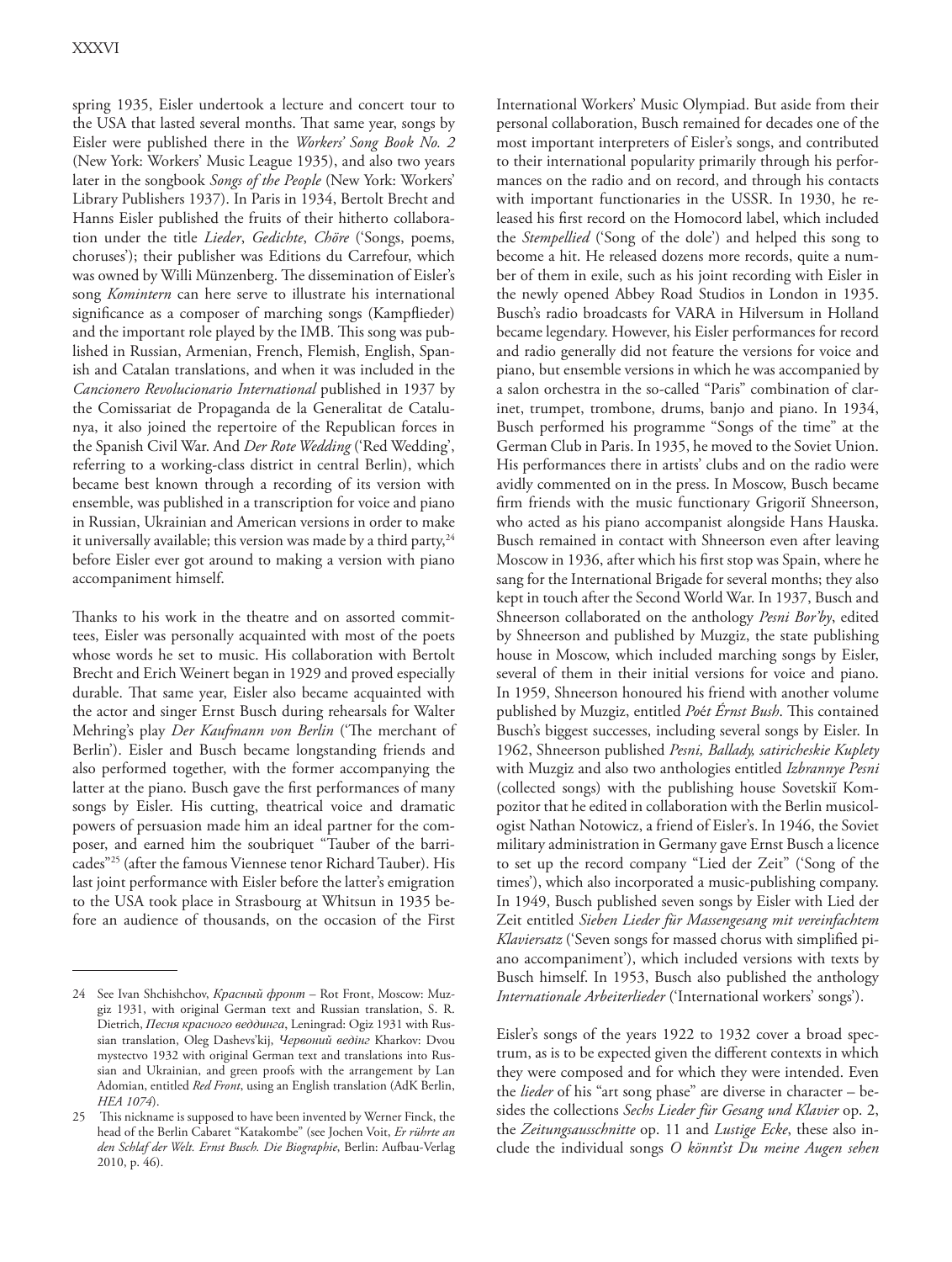('Oh, if you could see my eyes'), *Certificat d'honneur* ('Certificate of honour') and *Danklied an Jan Śliwiński* ('Song of gratitude to *Jan Śliwiński*). The songs *Was möcht'st du nicht* ('What wouldn't you like') and *Ich hab' heut' Eis gegessen* ('I ate ice cream today') are exceptional cases. The former because its date is uncertain and it is stylistically closer to the period before Eisler began his studies with Schoenberg; the latter because it initiated Eisler's shift towards the popular in his "chanson phase" – though as yet it remains without any political implications. This phase is characterised by a radical limitation of musical means, and a rejection of pretensions to be "art" in the conventional sense. Eisler's music remains artful and well thought-out, to be sure, given its purpose and the impact that it was intended to achieve. But these songs were written above all for the spoken theatre, so the verbal message and textual comprehensibility were of primary importance. Since they were also meant to be suitable for performance by non-professional singers, music has more of a supporting role in them. Some of these songs explicitly had the function of "marching songs", being intended as a propaganda tool to achieve a mass impact when performed on stage, and they envisaged the possibility that the audience might sing along. They also became part of the general repertoire of protest songs to be sung in public at demonstrations and political events, and in private with the like-minded.

As their titles suggest, the "ballad" is the genre that is the most common reference point for these songs. In line with the texts Eisler set here, which are mostly by Brecht, their genre can perhaps best be described as the ballad in its original guise as a "Bänkelsang" or "street ballad". The ballad form known as the "Moritat" is especially prominent.<sup>26</sup> When Eisler set verses by Tucholsky here, he treated them appropriately as "couplets", specifically following Tucholsky's own definition of the "Berlin couplet". This was especially the case in *Anna Luise (Wenn die Igel in der Abendstunde)* ('Anna Luise [When the hedgehogs in the evening]'), where the "couplet" genre applies not just to the structure, but to the manner in which critical content is concealed behind a humoristic façade:

In the couplet, the poetry has to come from the language itself. The song they sing up there is such a thin wooden stage that it can't bear much weight. The words have to follow each other easily, unconstrainedly, and the ideas have to be light and clear – the couplet cannot cope with any embroiled, interlocking ideas. It will suffice only for the simplest of things, it's got to be understood in a flash. You can say all kinds of things in a couplet, but you have to say them simply. […] Only when people say: "You surely came up with that off the cuff!" has a couplet truly succeeded. (If people only knew how clumsy and boring things look when you've come up with them off the cuff …!) […] The political couplet doesn't thrive properly among us – the Germans don't like it – and if the charming Otto Reutter didn't

add some refrain or other to his political verses that could suit other things just as well, he wouldn't have as much success with his couplet politics.<sup>27</sup>

As one would expect, the propaganda songs are dominated by marches, though only in exceptional cases do they actually imitate functional military marches – such as *Der Rote Wedding*, which sounds as if suited for street fighting. Instead, Eisler's marches here tend to the sublimated form of the concert march.28 The march idiom appears in (rallying) songs not as the main musical aspect, but as a substructure for melodies that are decidedly close in spirit to "Gassenhauer", popular "street" songs. And the march is just one of several such idioms to which Eisler refers in these works. Dance types are no less prominent, and they have the most varied origins. Besides the fashionable Anglo-American "jazz" dances of the time – such as ragtime,<sup>29</sup> shimmy<sup>30</sup> and foxtrot<sup>31</sup> – we also find the polka<sup>32</sup> and galop,<sup>33</sup> and there are many borrowings from jazz (or at least what people in the German-speaking world in the 1920s imagined jazz to be), ranging from the ubiquitous syncopations to "blue notes" in the melody.<sup>34</sup> In some of these songs, Eisler did not just utilise prefabricated musical elements that were public property at the time, but even quoted concrete works that were well-known or at least had a certain idiomatic recognition value.<sup>35</sup> Providing this material with a new text had the function of "determinate negation", in that the melodic quotation and the meaning of the text were characterised

31 See the chorus of *Stempellied (Lied der Arbeitslosen)*.

- 33 See *Anna-Luise (Wenn die Igel in der Abendstunde)*.
- 34 See *Ballade vom Soldaten*.

<sup>26</sup> See *Ballade vom Nigger Jim* op. 18 No. 6, *Ballade vom Soldaten*, *O Fallada, da du hangest*.

<sup>27</sup> Kurt Tucholsky, *Das Couplet*, in: *Kurt Tucholsky. Texte 1920*, ed. Bärbel Boldt *et al.*, Reinbek: Rowohlt 1996 (= *Kurt Tucholsky Gesamtausgabe* 4), p. 122 f.

<sup>28</sup> Eisler was an avowed admirer of the marches of Julius Fučik, and called his *Einzug der Gladiatoren* ('Entry of the gladiators') his favourite march of all (according to a transcription of a recording of a "club conversation" at the Humboldt University in Berlin of 28 November 1961; see Tobias Faßhauer, *Fesche Märsche. Hanns Eisler und die Militärmusik*, *Eisler-Mitteilungen* 67, April 2019, p. 4). The "presentational" character of Eisler's own marches that he wrote in the form of agitprop songs is not least underlined by un-marchlike introductions (see *Komintern*) or by his limiting the march section to the refrain (see *Der heimliche Aufmarsch*). Faßhauer (*ibid.*) lists the following as being the significant characteristics of Eisler's marches: "Alienation and montage techniques in the musical text and in the metre, a preference for the minor mode [that was] presumably inspired by the use of the minor in Russian and Soviet songs […] an avoidance of (major) triad motives, signal motives and fanfare motives, and an avoidance of any 'oompah' accompaniment [...] and syncopation [...]".

<sup>29</sup> See *Ballade von den Baumwollpflückern*.

<sup>30</sup> See *Ich hab' heut' Eis gegessen*, *Ballade vom Nigger Jim*.

<sup>32</sup> See *Die Heinzelmännchen*.

<sup>35</sup> *Spartakus 1919* was based on the melody of the German soldier's song *Argonnerwald um Mitternacht* ('The Forest of Argonne at midnight'), and it was given a new text by Richard Schulz to commemorate the Spartacist Uprising. *Der Marsch ins Dritte Reich* is based on *It's a long way to Tipperary*, which was widely popular among the British forces in the First World War. The *Lied der Arbeitslosen (Stempellied)* quotes from Felix Mendelssohn Bartholdy's men's chorus *Der Jäger Abschied* ('The hunter's farewell') from his op. 50.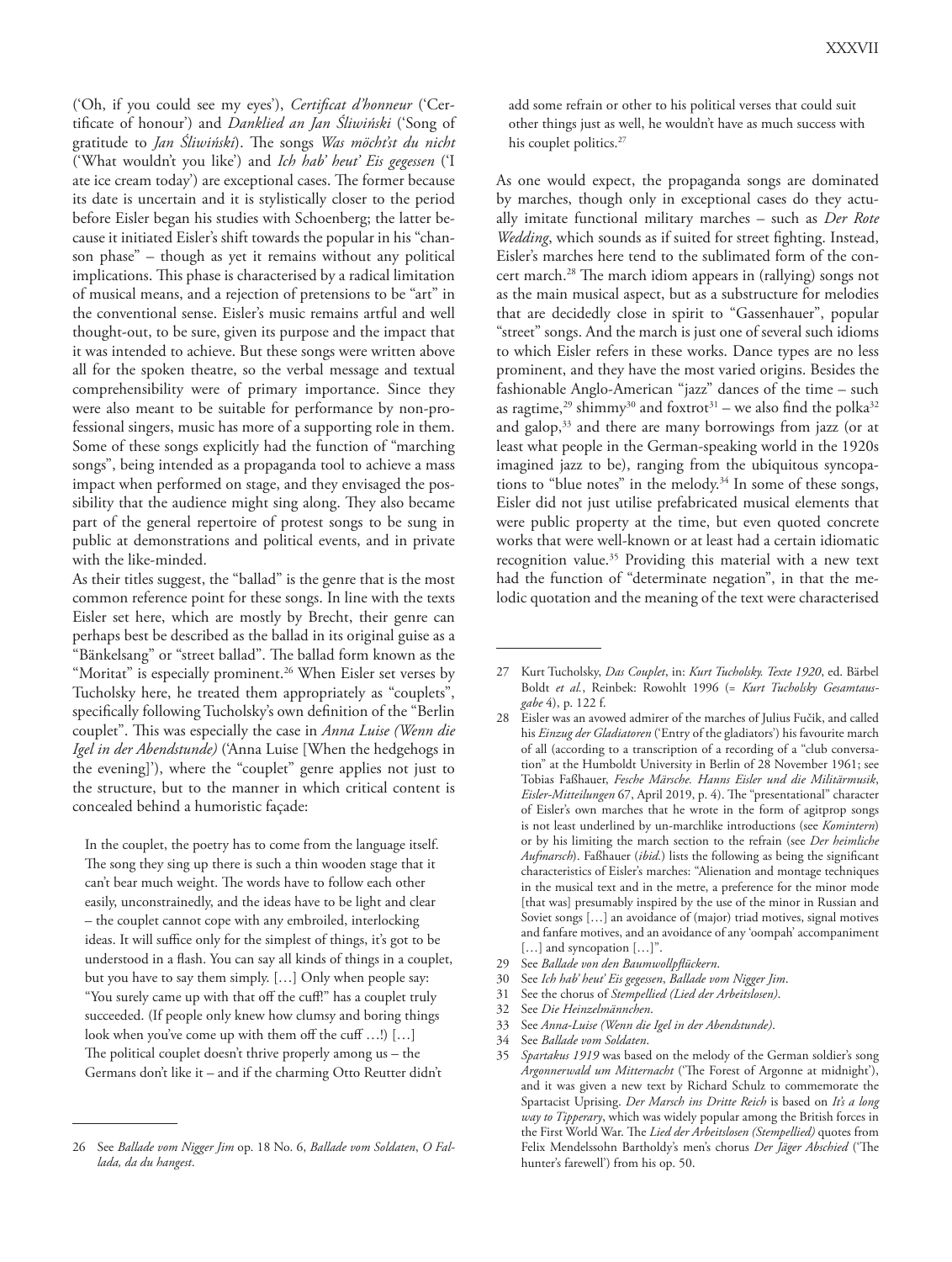by a precisely calculated antagonism. *Spartakus 1919*, a song commemorating the communist Spartacist Uprising, used the melody of a song of the German Army, i.e. the very counter-revolutionaries who had fought against the Spartacists; the *Marsch ins Dritte Reich* ('March into the Third Reich') was based on a song from England, the recent enemy in the war, and thus turned the friend/foe scheme on its head; and the Mendelssohn quotation in *Lied der Arbeitslosen (Stempellied)* served to unmask the inhumanity of bourgeois escapism in the face of the misery of the working classes. Eisler even on occasion employed mimetic congruence between his text and its musical realisation. The political naivety of the Social Democratic Party (SPD) as described by Tucholsky in his *Feldfrüchte* ('Arable crops') is reflected appropriately in Eisler's music by means of an innocent nursery rhyme tune.

#### **The songs in this volume**

## 1. The Viennese avant-garde: *Sechs Lieder für Gesang und Klavier op. 2*

In autumn 1919, Eisler joined the free-of-charge group tuition provided by Arnold Schoenberg. His fellow students were Max Deutsch, Karl Hein, Olga Novakovič, Karl Rankl and Joseph Travniček (alias Trauneck). When Schoenberg left for Holland for several months in autumn 1920, their tuition was continued by Anton Webern. As Webern's letters to the absent Schoenberg demonstrate, he took his duties very seriously. He drew up an ambitious syllabus, and kept his former teacher informed about his plans and the progress made by the students assigned to him. At this time, Eisler was sickly on account of the poor food situation, often missed his lessons, and so Schoenberg decided to fetch him to Zandvoort for the winter months in 1920. Eisler afterwards continued his lessons with Webern from March to June 1921. It is no longer possible to determine just how the tuition was divided up between Schoenberg and Webern. After Eisler had dedicated his Sonata for Piano op. 1 "with the greatest admiration" to his teacher Schoenberg, he dedicated his next work, the *Sechs Lieder für Gesang und Klavier* op. 2, to his teacher's deputy, Webern. These songs were published by Universal Edition in Vienna in 1925, but Eisler had in fact already given the autograph clean copy of several of these songs to Arnold Schoenberg "with the greatest reverence" at Christmas 1922, entitled *Drei kleine Lieder (nach Klabund und Bethge)*<sup>36</sup> ('Three little songs (after Klabund and Bethge)'; held today by the Arnold Schönberg Center Wien, *Ms I [9]*). The initial manuscript copy of five songs (AdK Berlin, *HEA 8424*) only gives a date for two of them (*28 Nov. 1922* and *29 Nov.* for [*Erhebt euch, Freunde*, 'Rise, friends'] and [*Der Mond wird oft*, 'The moon is often']), but we may assume that they were composed at roughly the

same time in autumn 1922, because they are written one after the other in the manuscript. There is no autograph source for the song that later became No. 2 in this collection, *Ach, es ist so dunkel* ('Oh, it is so dark'), which was later named *Der Tod*  ('Death') in *Lieder und Kantaten* ('Songs and cantatas') in line with the original title by Matthias Claudius. It is thus possible that this song was composed independently of the others and was only later added to the collection.

Besides Claudius,<sup>37</sup> Eisler chose to set the poets Klabund (*aka* Alfred Georg Hermann Henschke), who was extremely popular at the time, and Hans Bethge. Eisler had already become acquainted with Klabund's free renderings of poems from the Chinese before he went to study with Schoenberg, and in 1917 he had set to music two poems from Klabund's collection *Dumpfe Trommel und berauschtes Gong*. *Nachdichtungen chinesischer Kriegslyrik* ('Muffled drums and ecstatic gong. Free adaptations of Chinese war poetry') that had been published in 1915, and that reflected Eisler's own situation at the time (one of these two settings, for example, was entitled *Der müde Soldat*, 'The tired soldier'). For his op. 2, Eisler used two sections from Klabund's *Das Sinngedicht des persischen Zeltmachers. Neue Vierzeiler nach Omar Khayyâm* of 1916/17 ('The epigram of the Persian tentmaker. New quatrains after Omar Khayyâm). Bethge's poetry was well known in musical circles, not least because Gustav Mahler had set him in *Das Lied von der Erde*38 (1908/09), and Eisler's own teachers Schoenberg and Webern had also set Bethge to music.<sup>39</sup> In his op. 2 collection, Eisler chose an aphorism from Bethge's *Japanischer Frühling. Nachdichtungen japanischer Lyrik* ('Japanese spring. Free renderings of Japanese poetry'). The content of the two poems by Matthias Claudius – *Ein Wiegenlied bei Mondschein zu singen* ('A lullaby to sing by moonlight') and *Der Tod* ('Death') – form a kind of parenthesis within the collection, because they thematise the beginning and the end of life. The fact that Eisler began his op. 2 in unusual fashion, with an atonal lullaby, could also have been tied up with the dedication to Anton Webern. Webern had similarly begun his Four Songs for Voice and Piano op. 12 with a lullaby – *Der Tag ist vergangen* ('The day is past') by Peter Rosegger. Webern's op. 12 had not yet been published at the time, but this opening song was published as a preprint in the journal *Musikblätter des Anbruch* in 1922, the same year that Eisler composed his op. 2. Both in his choice of genre and his use of framework tones (though primarily in the piano rather than in the vocal line), $40$  Eisler is here clearly paying his respects to his teacher.

<sup>36</sup> These were [*Erhebt euch, Freunde*], [*Der Mond wird oft*] and [*Wenn ich erführe*].

<sup>37</sup> *Ein Wiegenlied bei Mondschein zu singen* and *Der Tod*.

<sup>38</sup> Text after Hans Bethge, *Die chinesische Flöte*. *Nachdichtungen chinesischer Lyrik*, Leipzig: Insel 1906.

<sup>39</sup> The former had set Bethge in his a-cappella choruses op. 27, the latter in his orchestral songs op. 13 and in the fragment *Zwei Lieder aus Hans Bethges "Die chinesische Flöte"* (1918–1920).

<sup>40</sup> See Thomas Ahrend, *"Vielen Dank für Ihre schönen Lieder". Hanns Eislers Klavierlieder op. 2 im Kontext seines Unterrichts bei Anton Webern*, in: *Eisler-Mitteilungen* 61 (2016), p. 12.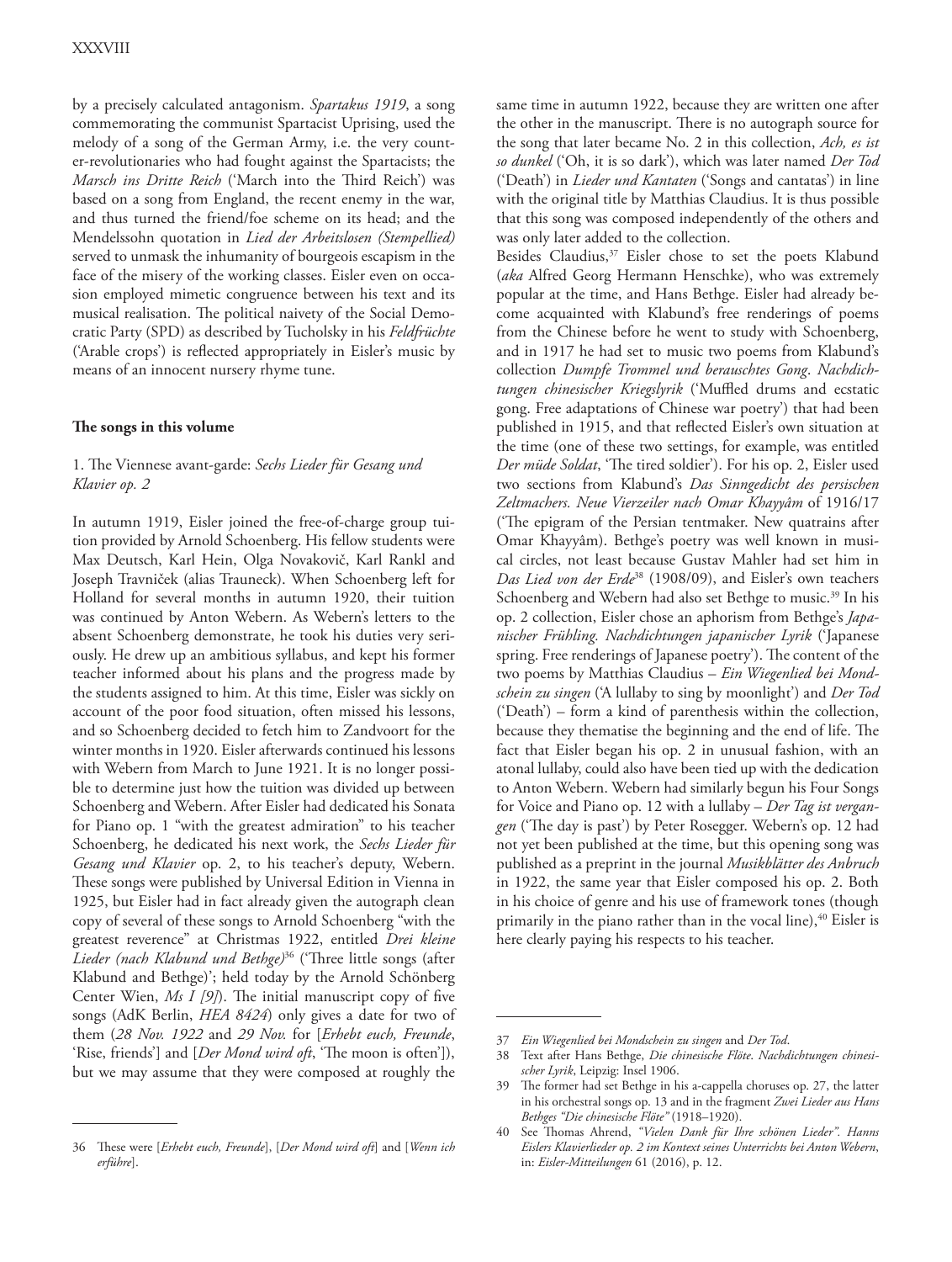The *Sechs Lieder für Gesang und Klavier* op. 2 were first performed at the fifth Donaueschingen Chamber Music Festival that took place from 25 to 26 July 1925. The soloist was Hedwig Cantz. The reviews were mostly negative. There was criticism that these songs showed Eisler to be "completely in the slipstream of Arnold Schoenberg",<sup>41</sup> and that they were proof of "the swift mechanisation of the Schoenberg style in a young musician".42

In the *Neue Musikzeitung*, Hermann Ensslin wrote:

The songs with piano op. 2 (world première) by Hanns Eisler greatly displeased me. This music, which obviously derives from Schoenberg, is thoroughly unpleasant in its artificial, unnatural posture. What's more, it is already out of date. The singer declaims and leaps around constantly in the most uncomfortable positions, and there can be no talk of the composer having responded to the mood or form of the verses. Instead, the piano imitates the situation depicted in the words in the most superficial manner possible. These songs at least had the virtue of being short.<sup>43</sup>

The reactions among Eisler's circle and in the progressive press were much more positive. The dedicatee of the songs, Anton Webern, thanked Eisler by letter as follows:

#### My dear Eisler,

Many thanks for your lovely songs and especially for your kind dedication, which pleased me very much. I have just received your songs and looked at them straightaway. I like them a lot. I take the greatest pleasure in their delightful sensibility, the coherence of their melodies and everything else too.<sup>44</sup>

The review of the work by Hans Mersmann in *Melos* reads like a direct reply to the hatchet job by the other reviewers of the festival:

It is only in his vocal music that Eisler has felt compelled to engage unconditionally with Schoenberg, and he displays his individuality with increasing clarity. The six songs op. 2 are settings of Claudius and Klabund. Experiencing these songs gives one a favourable attitude to the text. Despite expansive intervals (Schoenberg), the songs express themselves in a cantabile, flowing line, of which the opening of the second song can give an impression: [there follows a music example with the vocal line of *Ach es ist so dunkel*, mm. 1–6].45

The individualism of the songs and their affirmation of the "Schoenberg style" (which is in no wise "mechanistic") is praised, and the reviewer points to Eisler's ability in mediating between atonality and expressive melody, and between singability and delineating the text. Hans Heinz Stuckenschmidt's review of op. 2, however, adopts a line of argument that can also help to explain why Eisler began to take an increasingly critical attitude towards the avant-garde music of his time (and thus also towards his own op. 2), and why he embarked on a different path after these six songs:

Incidentally, what makes the diction of Schoenberg's followers seem so homogeneous, almost uniform in character, is not so much their melodies with their preference for large intervals, nor their atonal harmonies, which are utilised so assiduously by all modern musicians. It is that strange interweaving of homophony with polyphony; that mindset that no longer sees any fundamental difference between the horizontal and the vertical; the way even chords are penetrated by melic logic. The most concentrated organisation of this style has been found by the oldest Schoenberg student, Anton Webern, who in this way advanced to a unique aphoristic music. Eisler too has approached these extremes briefly in his search for his true self. The result is the six songs op. 2 […]. In his whole oeuvre, these are his only excursion into the esoteric – the result of an atmosphere in which one might thrive today only if one is an ascetic or a glutton. He soon turned to parodying that esotericism.<sup>46</sup>

The *Sechs Lieder für Gesang und Klavier* op. 2 are a singular occurrence in Eisler's oeuvre for voice and piano. Neither before nor after did he set poets in the tradition of the *fin de siècle*, nor did his songs ever again adopt the tone so aptly characterised by Stuckenschmidt as "esoteric". Instead – here Stuckenschmidt seems already to have known the *Zeitungsausschnitte* op. 11, which were not yet published – Eisler resorted to parody, not least as a means of self-critique. Nevertheless, these six songs were clearly important to Eisler. They were first published by Universal Edition in Vienna in 1925, but he published them again after the Second World War in his anthology *Lieder und Kantaten*, though not without having made certain changes to them. He now ignored the initial grouping of the six, and published *II Der Tod* and *III Wenn ich erführe* as a separate pair of songs, numbered and entitled *55. An den Tod* and *56. Das Alter*, presumably because of their similarity in poetic content.<sup>47</sup> He also made a textual change to *Ich habe nie vermeint* ('I never thought'), expunging its theological implications by removing the reference to God in Klabund's *Das Sinngedicht des persischen Zeltmachers. Neue Vierzeiler nach Omar Khayyâm*. 48

<sup>41</sup> Heinrich Lemacher in: *Allgemeine Musikzeitung*, 7 August 1925, p. 688.

<sup>42</sup> Adolf Weißmann in: *Die Musik*, 12 September 1925, p. 914.

<sup>43</sup> *Neue Musikzeitung*, 22 August 1925, pp. 517–519.

<sup>44</sup> Letter from Webern to Eisler of 26 February 1926, quoted as in: *Sinn und Form (Sonderheft Hanns Eisler)*, Berlin: Rütten & Loening 1964, p. 108.

<sup>45</sup> Hans Mersmann, *Hanns Eisler*, in: *Melos* 2 (1928), p. 77.

<sup>46</sup> Hans Heinz Stuckenschmidt, *Hanns Eisler*, in: *Musikblätter des Anbruch*, 5 May (1928), p. 164.

<sup>47</sup> See Hanns Eisler, *Lieder und Kantaten*, vol. 1, Leipzig: VEB Breitkopf & Härtel Musikverlag 1955, pp. 148–149. The remaining songs were published in Hanns Eisler, *Lieder und Kantaten*, vol. 5, Leipzig: VEB Breitkopf & Härtel Musikverlag 1961, pp. 47–52.

<sup>48</sup> See the textual comparisons, p. 233 ff.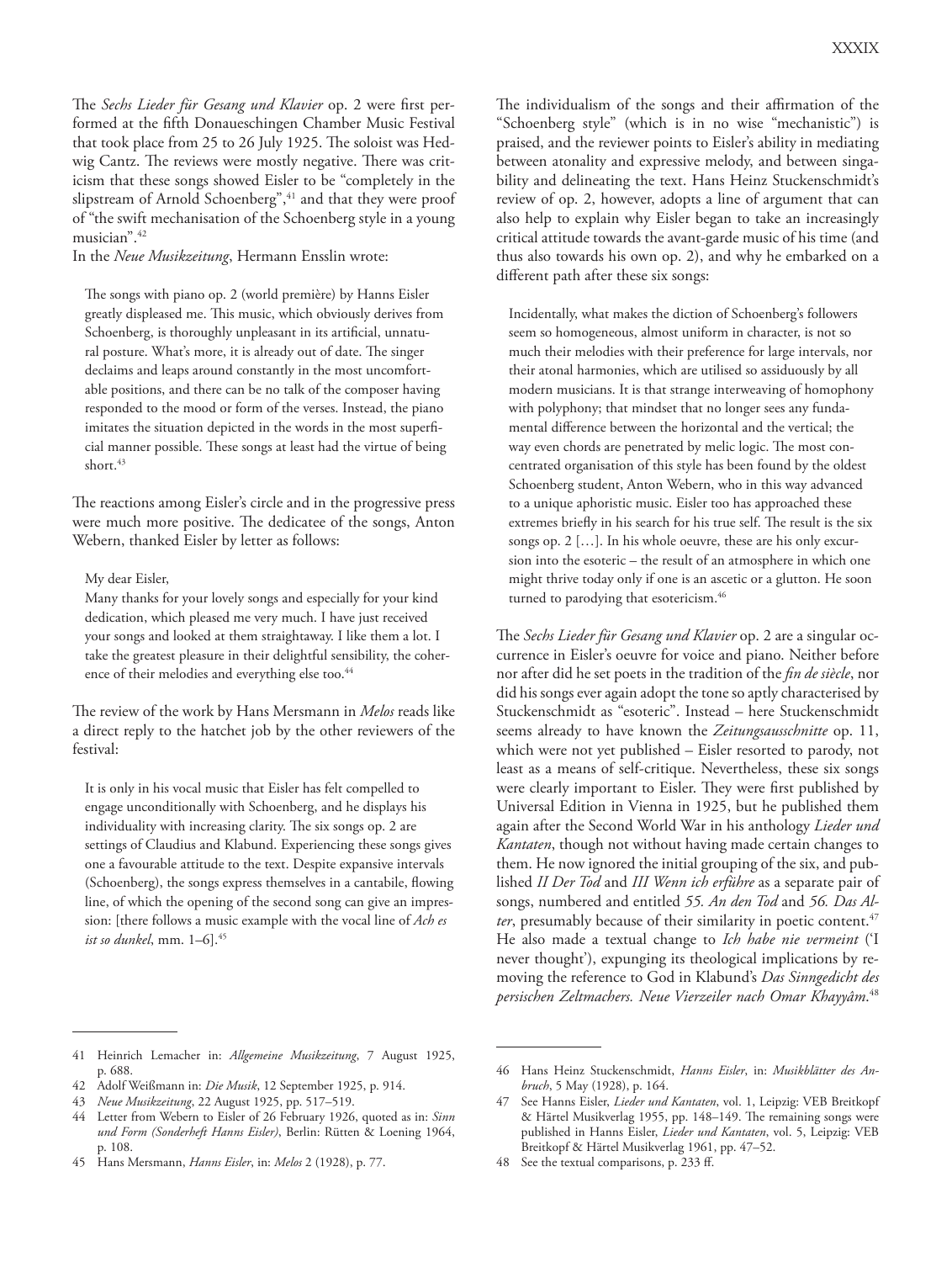The musical text remained the same, however. By republishing his six songs from op. 2 in these *Lieder und Kantaten* (1955, 1961), Eisler brought a little piece of Viennese *fin-de-siècle* avant-gardism into a German Democratic Republic that was still suffering from the aftershocks of the formalism debate.

# 2. "Des Knaben Wunderhorn": *O könnt'st du meine Augen sehen*, *Was möcht'st du nicht*

On four different occasions, Eisler set poems from the folksong collection *Des Knaben Wunderhorn* for voice and piano ('The boy's magic horn', published by Clemens Brentano and Achim von Arnim between 1805 and 1808). In three of these cases, we can discern a concrete biographical reason for the composer's choice of text. The first two settings date from roughly 1918/19 and were dedicated to his then girlfriend Irma Friedmann:49 *Mädele, bind den Geißbock an* ('Girl, tie up the billy goat') and *Kindchen, mein Kindchen, was soll ich dir singen?* ('Little child, my little child, what should I sing to you?'; autograph score: AdK Berlin, *HEA 1122*). In 1938, during his first summer in exile in the USA, Eisler made new settings of both these songs for voice and viola (autograph score: AdK Berlin, *HEA 573*). The sketches for them (which also include his setting of *Der Vogelfänger*, 'The bird-catcher', AdK Berlin, *HEA 830*) are not yet written on American manuscript paper, unlike the final clean copy. Between these two chronological cornerstones there are two *Wunderhorn* settings from the 1920s, namely *O könnt'st du meine Augen sehen* ('Oh, if you could see my eyes') and *Was möcht'st du nicht* ('What wouldn't you like'). They can neither be assigned to any specific date, nor do they seem in any way connected. Sketches and drafts for other works are also found on other manuscripts that offer hints as to when the two songs might have been composed. We must bear in mind, however, that Eisler tended to reuse manuscript paper over a long period in order to save paper. So it would not have been unusual for him to use the back page of a score to make sketches for other works at a much later date (or vice versa). The earliest extant manuscript of *O könnt'st du meine Augen sehen* is already a clean autograph score (AdK Berlin, *HEA 959*) that was written on the same sheet as a draft score of part of the String Quartet op. 8 and sketches for the Duo for Violin and Cello op. 7. And on the back of the autograph score of *Was möcht'st du nicht*, there are sketches for the radio cantata *Tempo der Zeit* ('Tempo of the time') op. 16 (AdK Berlin, *HEA 503*). All these sketches can be dated relatively well. The radio cantata was given its first performance on 28 July 1929, and the sketches for it probably date from spring 1929 because we have no proof of any earlier collaboration between Eisler and the author of its text, Robert Gilbert (i.e. Robert David Winterfeld). The autograph clean copy of the Duo for Violin and Cello op. 7 bears the date

29. *Juli 1924*<sup>50</sup> so the sketches for it must have been made earlier. The draft score for the String Quartet op. 8 dates from spring 1925. Since these sketches were made in pencil, but the draft score for the String Quartet and the score of *O könnt'st du meine Augen sehen* are in ink and the handwriting is similar, we may assume that these two last sources date from close to each other.

The content of *O könnt'st du meine Augen sehen* also points to its having been composed in the summer or autumn of 1925. It describes the painful separation of two lovers for reasons beyond themselves, and does so from the perspective of the wistful girl who is being sent to a convent. Eisler also had to bear the pain of separation in September 1925 when he moved to Berlin, because his then wife Charlotte stayed behind in Vienna. They kept up a long-distance relationship for many years thereafter. The fact that Eisler made a separate, clean copy of this song and signed it (AdK Berlin, *HEA 888*) also suggests that it was of personal relevance to him.

The summer that the Eislers spent in Valley Cottage near New York City in 1938 as guests of their friends Joachim and Sylvia Schumacher, and in the company of other guests including Kurt and Freyda Adler and Ernst and Karola Bloch, was characterised by the pain of a very different kind of separation. It seems likely, and indeed natural, that in this circle of German exiles Eisler might have decided to express their common distress at losing their native country by means of compositions expressing "homesickness". And since the 19<sup>th</sup> century, Des *Knaben Wunderhorn* had been felt to express firmly anchored, universal values of German cultural identity in a way matched by no other literary work (except perhaps Johann Wolfgang von Goethe's *Faust*). We may assume that circumstances themselves prompted Eisler to choose the unusual combination of voice and viola, as it meant he could have it performed ad hoc by his assistant Harry Robin, who played the viola and was also present at Valley Cottage.<sup>51</sup>

The *Wunderhorn* songs *Mädele, bind den Geißbock an*, *Was soll ich dir singen?*, *Hab ein Vöglein gefunden* ('I found a little bird'), and *O könnt'st du meine Augen sehen* are love songs that employ overtly sexual allusions and imagery ranging from the richly erotic to the pornographic – such as the little bird in a bed of feathers, the compliant billy goat, the dried-up trees and grass after the lovers are separated, and anthropomorphic fruits (pears, plums, apples, raisins, figs) that bear a similarity to female erogenous zones. It is notable that Eisler made specific alterations to the text in the "American" version of *Vorbereitung zur Tanzstunde*52 ('Preparation for the dancing lesson') from *Des Knaben Wunderhorn*. In the original, "Viennese" version dedicated to Muschi, the girl ties up the billy goat so that it will submit to her, but Eisler now had a "Büble" ('little

<sup>50</sup> See AdK Berlin, *HEA 1151*, fol. 10r .

<sup>51</sup> See the letter from Robin to Manfred Grabs of 21 January 1982 (typescript in AdK Berlin, *HEA 7736*).

<sup>52</sup> See Eduard Grisebach (ed.), *Des Knaben Wunderhorn. Alte deutsche Lieder gesammelt von Ludwig Frederick Achim v. Arnim und Clemens Brentano*, Leipzig: Hesse & Becker Verlag 1906, vol. 2, p. 873.

<sup>49</sup> "Dear Muschi warmest greetings from your Hanns", on the autograph score (AdK Berlin, *HEA 1122*, fol. 1v ).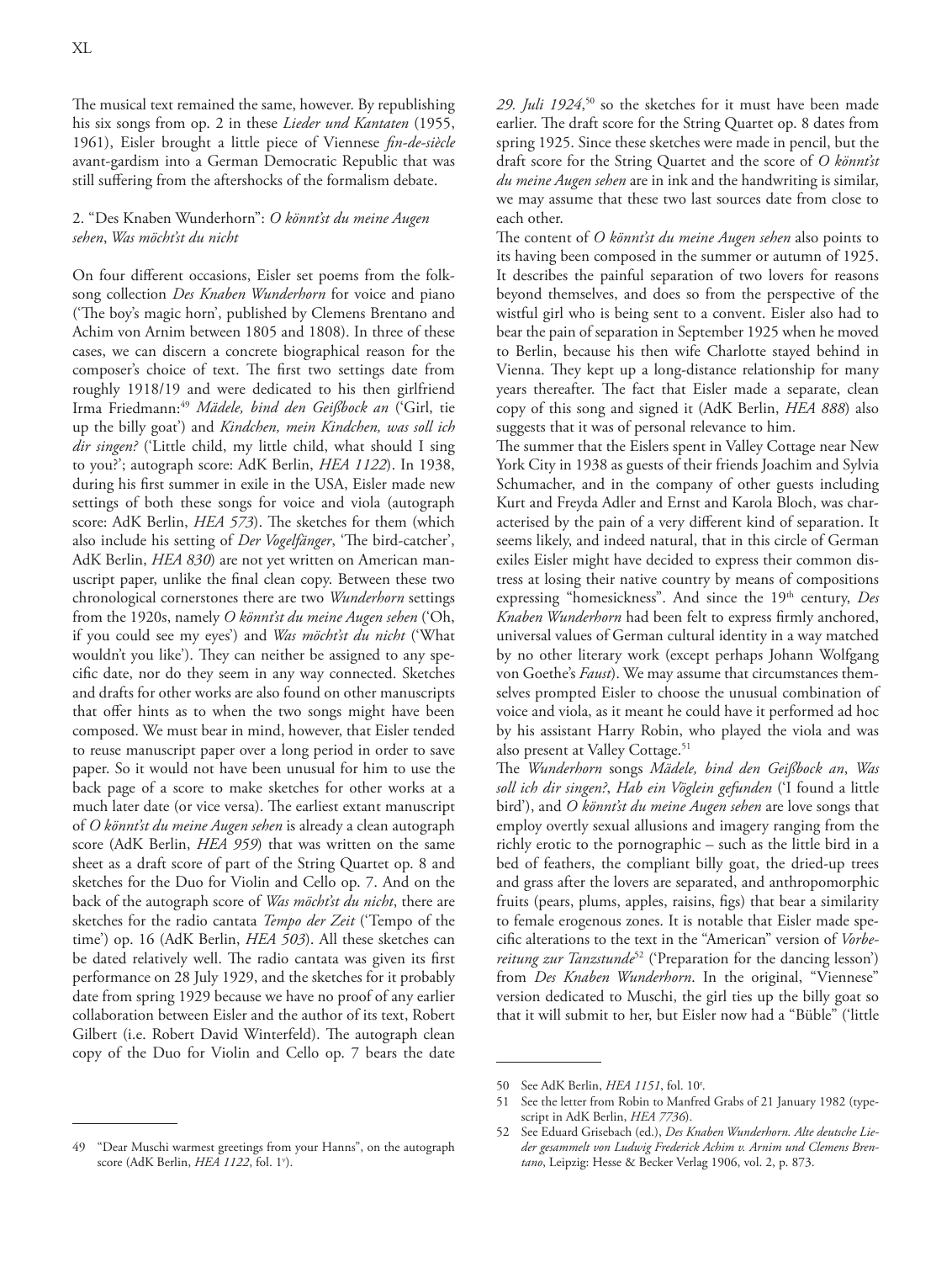boy') feed the goat with "hard hay" so that it will dance "like a lackey". The original sexual connotation is here transformed into a critique of society and the economic situation.

Unlike the other *Wunderhorn* songs, *Was möcht'st du nicht* (autograph score AdK Berlin, *HEA 503*) seems not to have been composed for an external event or for any concrete biographical reasons. It is a "grotesque" – a genre popular with Eisler since his *Galgenlieder* ('Gallow songs') to texts by Christian Morgenstern of 1917, and which are found in several collections from about the same time as the *Wunderhorn* setting, namely *Palmström* op. 5 (1924), also after Morgenstern, *Tagebuch des Hanns Eisler* ('The diary of Hanns Eisler') op. 9 to texts of his own (1926) and *Lustige Ecke* with found texts from the joke pages in newspapers (1927). *Was möcht'st du nicht* is different from these other "grotesques", however, in that there is an auctorial narrator and because the poem does not operate with symbols, metaphors, emblems or semantic ambiguity, but instead deals with a plane of imagery and experience that seems ideal for psychoanalytical dream interpretation.<sup>53</sup> This song also seems to have been an opportunity for Eisler to deal with very personal issues.

# 3. A diary from Vienna to Berlin and Paris: *Ich hab' heut' Eis gegessen*, *Certificat d'honneur*, *Danklied an Jan Śliwiński*

The year 1926 was a transitional time for Eisler. He was able to look back at considerable successes in his hitherto brief career as a composer; in 1925 he had been awarded the Artist's Prize of the city of Vienna, and that same year his most recent chamber music works and songs had been performed at important festivals for new music in Donaueschingen and Venice. He could contemplate with pride his five-year option contract with Universal Edition, one of the most internationally renowned music publishing houses. 1925 had also seen him compose his first twelve-note work (*Palmström* op. 5), though he had also fallen out with his teacher Schoenberg and had begun distancing himself inwardly from the new music scene. In spring 1926, he moved to Berlin. In many respects, Eisler had folded up his tents, but without finding comparable opportunities elsewhere. Although we cannot date *Was möcht'st du nicht* precisely (see above), we can acknowledge that this song's expression of existential uncertainty would have been ideally matched to Eisler's living situation at the time. Berlin was at this time developing into one of the most important music metropolises of the world, in both the "classical" and popular fields. The first of Eisler's compositions that we can date with certainty in his new place of residence was also, appropriately,

an excursion into the lighter muse. It is dated *15 April 1926*, 54 and was a musical joke in the manner of a "hit" song written for an acquaintance in a Berlin coffee house who has remained unidentified. It is a "shimmy" – a dance type of African-American origin that was one of the most fashionable and popular in Germany between 1920 and 1924, and which was used in many hit songs of the time.55 *Ich hab' heut' Eis gegessen* unites the genre of the "nonsense song"56 with the laconic tone of the "songs of scarcity and consolation"<sup>57</sup> that were popular during the period of inflation (see the textual comparisons, p. 234). In personal terms, the move to Berlin brought with it the burden of a long-distance relationship, because as already mentioned above, Eisler's wife Charlotte stayed in Vienna. Eisler succumbed to a certain degree of depression, to which he gave expression in songs to texts of his own that thematised his personal sensitivities. Most of these songs, along with drafts and copies of works for piano and chamber music, are gathered together in a collection of loose sheets that have all been trimmed down to a uniform format suitable for carrying in one's pocket. The consecutive, autograph pagination of these 41 pages of score (numbered variously in pencil and in ink) was made afterwards, and the ordering of the sheets thereby established does not correspond to the chronology of the content. We may thus assume that these sources did not form a collection from the start. They also include sketches for parts of the work that Eisler later published as *Tagebuch des Hanns Eisler* op. 9. In this chamber cantata for a trio of women's voices (soprano, mezzo-soprano, contralto), tenor, violin and piano, Eisler gave expression to his *Weltschmerz* ("Die ganze Welt ist eine kalte Douche", 'The whole world is a cold shower') and his feelings of abandonment ("Es ist unmöglich, allein in einer fremden Stadt zu sein", 'It is impossible to be alone in a unfamiliar city'). But even the *aperçus* he did not explicitly include in the *Tagebuch* seem to be musical records of specific situations. One might initially suspect that even *Certificat d'honneur* – which certifies that its addressee is "not moody" – is an endeavour to defuse relationship problems by means of a joke. But in the source collection it features directly<sup>58</sup> after *Depression* from the *Tagebuch*, which suggests that their content is in some way related. In this context, the song might actually hint at a deeper grievance. *Depression* begins with the line "Wenn man ein dummer, schlechter Bürgerknabe ist" ('If you're a stupid, bad, bourgeois boy'). In his dispute with Arnold Schoenberg, Eisler had made the following reproach to his teacher:

I am furthermore astonished at your opinion of my person. I shall be more precise (though I exaggerate somewhat): A bourgeois boy of the "dernier cri" full of buzzwords, extremely inter-

<sup>53</sup> "Ich möcht' vor tausend Taler nicht, | Daß mir der Kopf ab wär', | Da spräng' ich mit dem Rumpf herum | Und wüßt' nicht, wo ich wär, | Die Leut' schrien all' und blieben stehn: | Ei guck einmal den! Ei guck einmal den!" ("I wouldn't accept a thousand thalers | to lose my head, | I'd jump around with just my rump | and wouldn't know where I was, | all the people would stand still and shout: | Hey, look at him! Hey, look at him!").

<sup>54</sup> See the autograph score (Austrian National Library in Vienna, hereinafter ÖNB Wien, *Mus.Hs. 44281*).

<sup>55</sup> See in this regard: Christian Schär, *Der Schlager und seine Tänze im Deutschland der 20er Jahre*, Zurich: Chronos 1991, pp. 92–94.

<sup>56</sup> See *ibid*., p. 66 f.

<sup>57</sup> *Ibid*., p. 59.

<sup>58</sup> ÖNB, *Mus.Hs. 44276*, fol. 15r .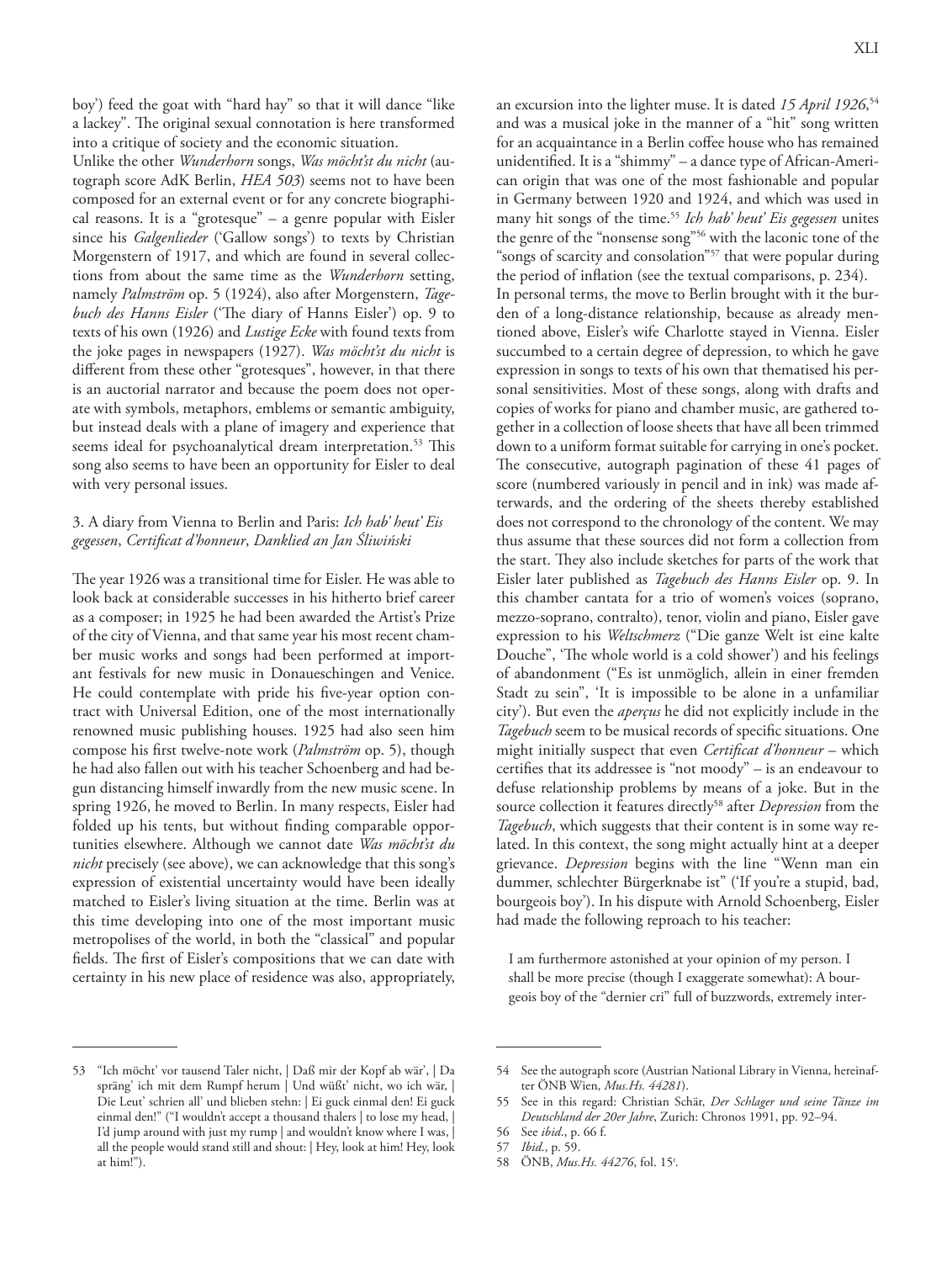ested in all directions, but whose ambition does not shy away from any shabbiness, telling people he needs whatever they want to hear, etc. etc.<sup>59</sup>

He went on to say:

If time and health allow me to complete a little text ["Schrift"] that I have begun, then I could prove to you with the greatest clarity that things are not so simple. Perhaps it will still get finished. You will surely completely reject the few things I have to say, but it would allow you to confirm my complete loyalty to your person and your concerns.<sup>60</sup>

If this "text" in question is the *Tagebuch des Hanns Eisler* op. 9, which is one of his most advanced works, then the *Certificat d'honneur* would assume the function of acquitting the depressed "bourgeois boy" of all accusations made against him. Eisler subsequently made a copy of the song (ÖNB Wien, *Mus.Hs. 44283*), thus also removing it from the thematic context of the source bundle. This meant that the *Certificat d'honneur* could now be addressed to anyone.

In the summer of 1926, Eisler travelled to Paris in order to work on the music for the pantomime-ballet *Die Verfolgung oder fünfzehn Minuten Irrsinn* ('The pursuit, or fifteen minutes of madness') to a libretto by Béla Balázs.<sup>61</sup> Eisler had presumably got to know Balázs through Georg Lukács in Vienna in 1919 or 1920, and they had met again in Berlin in May 1926.62 The commission itself was not particularly attractive to Eisler – he regarded its subject matter as "(well-nigh) idiotic"63 – but the trip enabled him to experience new things, to come to terms inwardly with his break with Schoenberg, and to make interesting new acquaintances. One of these was the Austrian book dealer and gallerist Jan Śliwiński, who lived in Paris and who clearly provided generous support to his young composing countryman, as is intimated by the dedication to him of the *Danklied an Jan Śliwiński* ('Song of thanks to Jan Śliwiński'). Śliwiński's real name was Hans Effenberger, 64 and he ran the gallery-cum-bookshop "Au sacre du printemps" in Paris that was well-known as a meeting point for artists. He was an important curator of modern art and was friends

59 Letter to Schoenberg of 9 March 1926. Schebera/Köster [fn. 3], p. 41. 60 *Ibid*.

with both Karl Kraus and Adolf Loos – the latter being yet another member of the wider circle of Schoenberg's friends. Effenberger was a music-lover, a composer, and an excellent pianist and organist. His friendship with Eisler might well have begun at the musical salon of the singer Marya Freund, who had performed in the world première of Schoenberg's *Pierrot Lunaire* and since then had been "Schoenberg's ambassador in Paris".<sup>65</sup> In 1922, she had visited Vienna together with Darius Milhaud and Francis Poulenc, in order to "make contact with Austrian musicians",<sup>66</sup> and it is conceivable that those musicians had included Eisler, via the good offices of Schoenberg. It was in Freund's home in Paris that Eisler got to know the leading modern French composers. He also made friends with Freund's son, Stefan Priacel, who worked as a music critic, and who later recalled Eisler's visits as follows:

Eisler would often meet the friends of our house. On the evening I'm thinking of, Darius Milhaud, Jean Wiener and Roger Désormière must have been present. But Eisler will also have met Albert Roussel, Florent Schmitt, Jaques Ibert and Francis Poulenc. Because he spoke bad French, I served as his interpreter.<sup>67</sup>

Eisler stayed in Paris until September, and he made use of the opportunity to get to know new things. He was "primarily interested in expanding his knowledge […] Eisler observed attentively the opinions uttered by his colleagues, and since music was generally played at my mother's home, he also got to know music performed by one or the other [guest]".<sup>68</sup> But Eisler was clearly still too preoccupied with his problems with Schoenberg to be able to make productive use of these experiences.69 He had also become politicised by this time, and "did not want to admit any musical language, not even the most intelligent language, if it was but the privilege of a small group of initiates".70 The social circle at a salon must surely have seemed the very embodiment of such a "group of initiates". It is possible that the two mottos<sup>71</sup> that Eisler gave the *Intermezzo* from the *Tagebuch* in his draft referred in fact not to his conflict with Schoenberg, but were a dig at upper-class salon society with their fine manners of conversation, their public displays of erudition and their distinguished sense of complacency; the

- 69 A series of variations entitled *in Park di Louxembourg* never got beyond the sketching stage (ÖNB Wien, *Mus.Hs. 44276* fol. 33<sup>r</sup>–35<sup>v</sup>).
- 70 Priacel, [ibid.], p. 369.
- 71 "Sapientia amandi est stultitia" and "Si tacuisses philosophus mansisses". There exists a separate autograph copy of the first page of the score (ÖNB Wien, *Mus.Hs. 4437*, fol. 29r ). We may thus assume that Eisler did not write this score solely for himself.

<sup>61</sup> See his picture postcard from Paris to Alban Berg of 8 June 1926. Schebera/Köster, *ibid*., p. 44.

<sup>62</sup> See in this regard Simone Hohmaier, *Die Verfolgung oder Fünfzehn Minuten Irrsinn – Hanns Eisler und Béla Balázs*, in: Hartmut Krones (ed.), *Hanns Eisler – Ein Komponist ohne Heimat?*, Vienna etc.: Böhlau 2012 (= *Schriften des Wissenschaftszentrums Arnold Schönberg* 6), p. 54f.

Postcard of 5 July 1926 to Alban Berg. Schebera/Köster [fn. 3], p. 46.

<sup>64</sup> Śliwiński was born in 1884, the illegitimate son of the landscape painter Robert Śliwiński and a lady of the court. He was adopted as a child, but assumed his biological father's surname during the First World War and served as a volunteer soldier in the Legiony Polskie in the Austrian Army. (See *Österreichisches Biographisches Lexikon 1815–1950* [ÖBL], Vienna: Verlag der Österreichischen Akademie der Wissenschaften, 2001–2005, vol. 12, p. 358 f.)

<sup>65</sup> Albrecht Betz, *Hanns Eisler. Musik einer Zeit, die sich eben bildet*, Munich: Edition Text und Kritik 1976, p. 55.

<sup>66</sup> Egon and Emmy Wellesz, *Egon Wellesz. Leben und Werk* (ed. Franz Endler), Vienna: Zsolnay 1981, p. 146.

<sup>67</sup> Stefan Priacel, *Für Hanns*, in: *Sinn & Form (Sonderheft Hanns Eisler)*, Berlin: Rütten & Loening 1964, p. 368.

<sup>68</sup> *Ibid*., p. 369.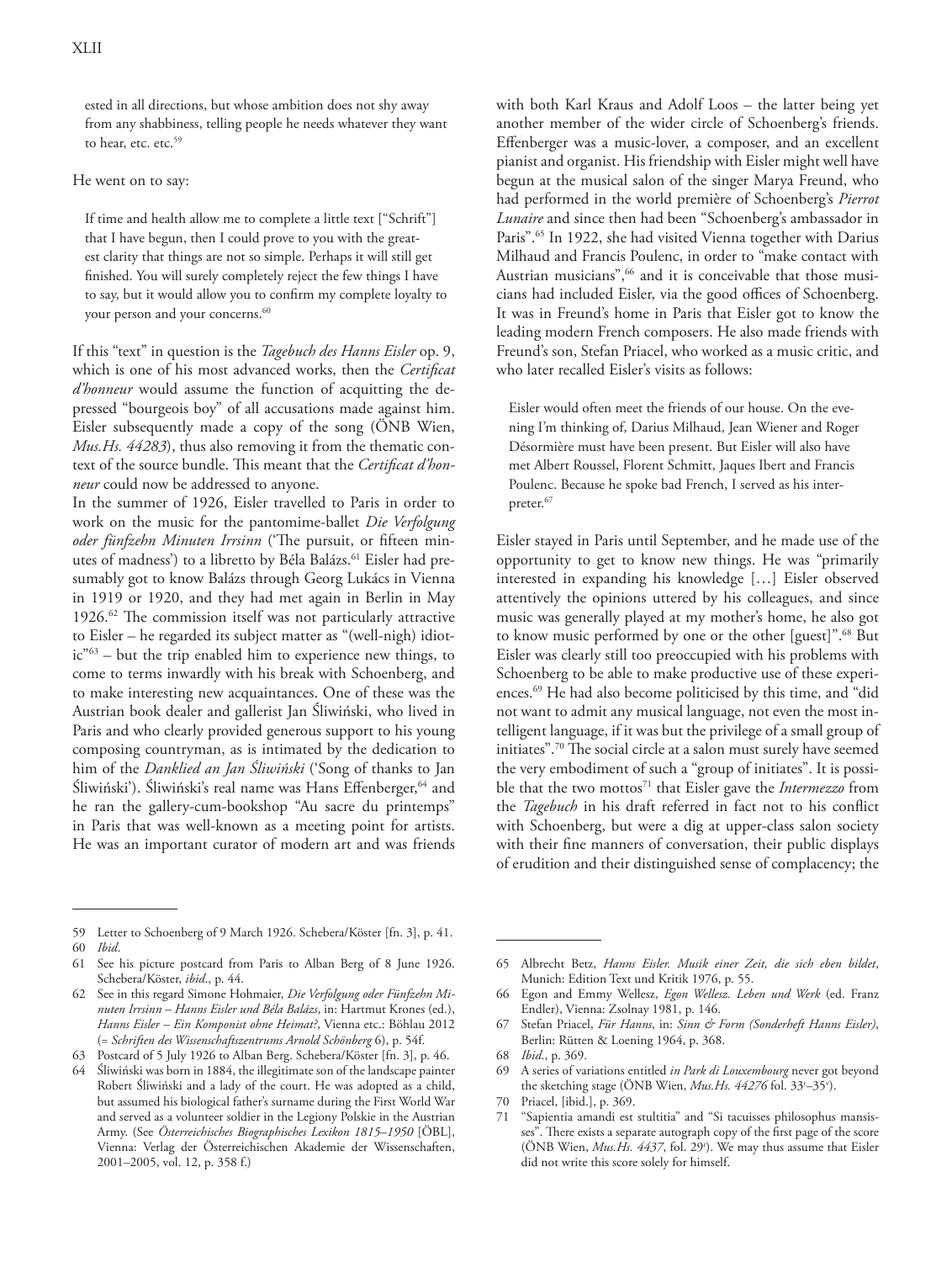It was in Marya Freund's salon that Eisler met Darius Milhaud, though they had presumably already come into contact back in Vienna in 1922. In 1919, Milhaud had composed his *Machines agricoles* for voice and chamber ensemble, in which he had set texts taken from agricultural catalogues, thereby utilising "determinate negation" as a means of thwarting expectations without the use of irony. Instead of hymning the idyllic beauty of Nature and the supposedly cheery life of peasants, Milhaud's six "pastorals" maintain the traditionally lyrical character of the pastoral while listing the technical data of combine harvesters – in other words, those objects that determined the reality of modern agricultural life. Eisler adopted a similar procedure in his *Zeitungsausschnitte* op. 11 in order to subject conventional song genres to a radical, unsparing realism.

#### 4. "Objets trouvés": *Zeitungsausschnitte op. 11*, *Lustige Ecke*

In conversation with Nathan Notowicz in the late 1950s, Eisler was asked about the 1920s and mentioned his *Zeitungsausschnitte* op. 11 as being especially "characteristic […] of that time":

Here we have a relatively young man, who instead of writing the usual songs that were being written in their thousands back then, writes songs whose texts have been cut out of newspapers. For example, instead of love songs he sets marriage announcements; instead of children's songs of the mischievous kind as were written, say, by Blech or Pfitzner – usually after the manner of *Hänsel und Gretel* – there are songs from the streets, mostly from Wedding [in Berlin], children's verses from the Great War and suchlike. It was […] a kind of protest primarily against everything that I

would call bourgeois concert song, which I was mocking. That stood out, as you can see if you consider the kind of songs that Schoenberg composed back then, or Anton Webern, Alban Berg or my colleagues Krenek or Hindemith. […] Well, those songs aren't folksy. […] They are absolutely songs of the big cities, and were intended for them too. They immensely shocked the concert audience at their first performance. But it wasn't about, say, "épater le bourgeois". That wasn't intended. The songs were completely serious and completely unironic. Where my colleagues in Paris, for example, might have made jokes out of such things, I meant it all absolutely seriously.73

The reviewers were also consistent in perceiving the songs this way. "Eisler's music is in no wise grotesque, but endeavours seriously to reproduce the sorrows and humour of the back yards and alleyways. He is a Zille of music! [It's] a music that touches us",74 wrote the critic Eberhard Preussner, and in *Vorwärts* Klaus Pringsheim coined the phrase "proletarian Romanticism"75 to describe these songs. The texts for the *Zeitungsausschnitte* were a result of Eisler's own reading of the newspapers, and feature children's songs, excerpts from serialised novels and marriage advertisements. Eisler slightly modified them before setting them to music. Only for the *Frühlingsrede an einen Baum im Hinterhaushof* ('Spring speech to a tree in the back yard') is there no proof of origin – its author was presumably Eisler's friend Erwin Ratz. And in the case of *Aus einer Romanbeilage. Predigt des Feldkuraten* ('From a serialised novel. Sermon by the army chaplain'), Eisler set a section from Jaroslav Hašek's novel *Die Abenteuer des braven Soldaten Schwejk* ('The adventures of the good soldier Švejk') that did not actually feature in the excerpts that were serialised from spring 1926 onwards in the newspaper *Arbeiterwille*. In this case, the published excerpts clearly achieved with Eisler just what the serialisation of the novel had intended: he went and procured the actual book in order to read the whole thing. The section that he set to music was one that obviously appealed to him, perhaps because it reminded him of his own time in the military. It is the monologue of a sadistic field chaplain who is looking forward lustfully to the horrors about to be perpetrated in the coming battle. The other song texts here were taken from articles by Walter Benjamin in the *Frankfurter Zeitung* of 16 August 1925 and by Theodor Steiskal in the *Arbeiter-Zeitung* of 11 October 1924, and from the journal *Das Tage-Buch* edited by Stefan Großmann and Leopold Schwarzschild. Benjamin's article tells of children's rhymes collected by a school headmaster in Hesse and includes several samples. In the newspaper column "Ed-

<sup>72</sup> These two mottos – 'If you had remained silent, you would have remained a philosopher' and 'The wisdom of the lover is foolishness' are linked here, and can be explained by Eisler's reference to "Sanctus Espiditus". In 1906, Saint Expédit was removed from the calendar of saints by Pope Pius X., despite being widely and internationally popular as the patron saint of speedy cases (see https://austriaforum.org/af/ Wissenssammlungen/ABC\_zur\_Volkskunde\_Österreichs/Expeditus, hl.). The Curia harboured doubts about the authenticity of the Saint and his relics on account of a story according to which the name of the Saint – supposedly a Roman legionary of Armenian origin who had converted to Christianity and suffered a martyr's death – was a mere linguistic mistake. Some nuns had reputedly acquired a box full of relics with an incomplete Spanish or Italian express postal mark "expedito" or "e spedito", whereupon they had assumed that their package contained the bones of a saint of that name; thus the cult around him began. Pilgrims (especially in Latin America and on La Réunion) have to this day remained unimpressed by the verdict of the Vatican. Christian Morgenstern created a monument to this saint and to the naïve but fervent nuns in his *Palmström*. (Christian Morgenstern, *St. Expeditus*, in: Christian Morgenstern, *Galgenlieder, Palmström*, ed. Clemens Heselhaus, Weyarn: Seehamer 1998 [= *Gesammelte Werke* 1], licensed edition, Munich: Piper 1979, pp. 155–158). Eisler left this poem unused in his own *Palmström* op. 5, but he presumably took pleasure in its criticism of authority.

<sup>73</sup> Nathan Notowicz, *Wir reden hier nicht von Napoleon. Wir reden von Ihnen! Gespräche mit Hanns Eisler und Gerhart Eisler*, Berlin: Verlag Neue Musik 1971, p. 49 f.

<sup>74</sup> See AdK Berlin, *HEA 3470*. The name of the author is added by hand without any mention of the source. "Zille" here refers to the artist Heinrich Zille (1858–1929), who was renowned for his depictions of everyday Berliners.

<sup>75</sup> *Vorwärts* of 15 December 1927, No. 592, evening edition (AdK Berlin, *HEA 3470*).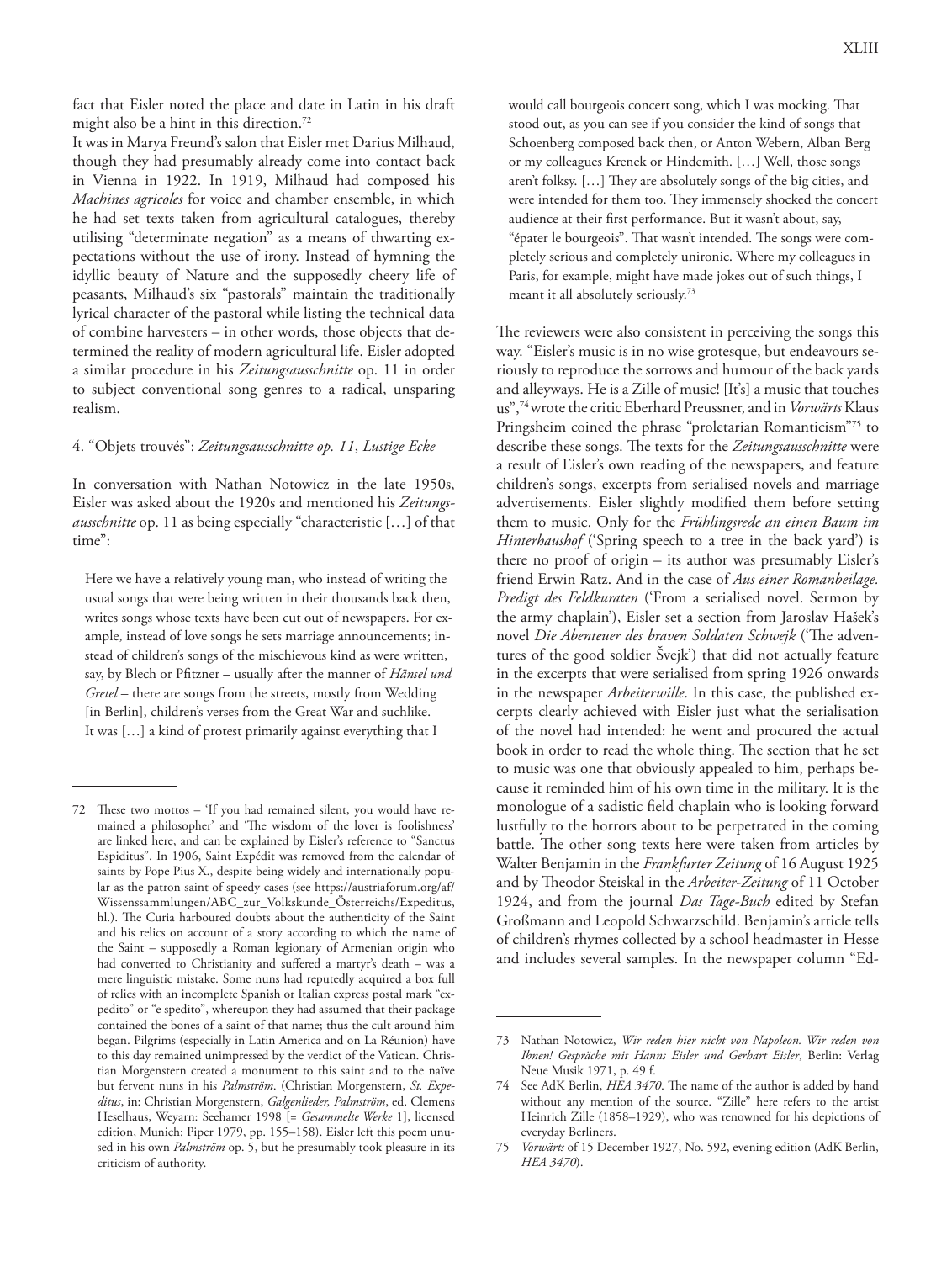ucation and tuition", Steiskal offered excerpts from a scholarly survey about the "Vocabulary and concepts of Viennese schoolchildren", which Eisler turned into his "Enquête des Oberschulrats an die Kinder der Vorschulklassen" ('Inquiry by the School Board into children in kindergarten'). The children's statements here tell of domestic violence, a lack of proper family relationships and the impact of Sunday School instruction on young minds. All this is reported tersely in the words of children who as yet have been unable to develop any other conception of the world.

As in the case of Milhaud's *Machines agricoles* (see above), which debunk the escapism of nature poetry in the age of technology, Eisler's *Zeitungsausschnitte* turn the conventional lied genre on its head.76 The genre of the "spring song" is in this work "no effusive act of languor",<sup>77</sup> as was noted aptly by the reviewer of *Die Rote Fahne*, but a tree in a tenement courtyard that refuses to blossom. And in the children's songs *Mariechen*, *Kinderlied aus dem Wedding* and *Kriegslied eines Kindes* ('Little Marie, A children's song from the Wedding district' and 'The war song of a child'), the "dear little ones" turn into sadistic cynics as soon as they are among themselves on the street – torturing ladybugs ("ich reiße Dir ein Beinchen aus, dann musst du hinken, auf deinem Schinken" – "I'll pull off one of your legs then you'll have to limp on your ham") and mocking the disabled (here one "Mother Schmidt" with her wooden leg). They thereby hold up a mirror to the world of adults with a childlike mixture of nonchalance and a sense of reality: "Hurrah, my mother is going to be a soldier; […] then she'll get a gun and shoot around then she'll go to the trenches and be eaten by the black ravens […] and she'll land in the field hospital in a bed in heaven". Instead of writing love songs, Eisler sets to music the complementary wedding advertisements of a bride and groom-to-be. At first glance, it seems as if they are ideally suited to each other: there is the shy young woman of 29 – already considered an "advanced" age for a bride<sup>78</sup> – and a young widower who professes only to be seeking a good mother for his children, while he himself desires just an "inner spiritual life". But the music employs a quotation from the Prelude to Richard Wagner's *Tristan und Isolde* (to which a footnote in the score expressly refers) in order to reveal his true erotic intentions. Did the naïve young woman, looking for a partner for a "holy bond", really take that into consideration? The striking manner in which Eisler interprets the texts of these songs (which at times is even onomatopoetic, see *Kriegslied eines Kindes*) is conveyed by what Theodor W. Adorno described as a chromaticism "oriented on

early Schoenberg" that is "liberal and dissonant",<sup>79</sup> both "vertically and horizontally".80

Eisler worked for a long period of time on these *Zeitungsausschnitte*. The earliest clippings he used date from 1924, though the project only seems to have assumed concrete form in summer 1925. Erwin Ratz was responsible for copying out part of the texts to be set (AdK Berlin, *HEA 1078*), while the earliest source for the music can be dated to September 1926. It is no longer possible to determine just when Eisler completed the autograph score of the whole opus (ÖNB Wien, *Leihg. 1 UE 75*). The dates given in it refer solely to individual sections. The work was first performed on 11 December 1927 in the Meistersaal in Berlin, at an event organised by the Berlin Section of the ISCM. It was sung by its dedicatee, Margot Hinnenberg-Lefèbre, accompanied at the piano by Franz Osborn. The programme also included Arnold Schoenberg's Third String Quartet, played by the Kolisch Quartet, and Alban Berg's *Lyric Suite*. The *Zeitungsausschnitte* were published by Universal Edition in Vienna in 1929.

Erwin Ratz wrote out all the texts for these songs, and this document (AdK Berlin, *HEA 1078*) proves that the two from *Lustige Ecke* were also originally intended to be part of the *Zeitungsausschnitte*. We have been unable to identify any concrete sources in Austrian newspapers for either *Noblesse oblige* or *Der kleine Kohn* ('Little Cohn'),<sup>81</sup> but the overall title "Lustige Ecke", "joke corner", clearly refers to the omnipresent joke columns in newspapers, to which stereotypical genre the two jokes set by Eisler clearly belong. The figure of "little Kohn" is an antisemitic counterpart to what are known in German as "little Fritz" or "little Erna" jokes, whose humour is based on misunderstandings or linguistic ambiguities. The same applies to *Der kleine Kohn*. <sup>82</sup> *Noblesse oblige*, however, deals with the ambiguity of social appearances and reality. Eisler's decision to remove these two joke settings from his *Zeitungsausschnitte* cycle seems apt because the other songs do not resort to humour to invoke their socio-psychological critique of society, but employ satirical reality at best. Nevertheless, it is obvious that there is a close connection between the two sets. *Der kleine Kohn* is a twelve-note piece, but the sketches only contain an incomplete twelve-note row table for *Noblesse oblige* (see the sketch book in AdK Berlin, *HEA 1070*). Accordingly, only the beginning of this piece seems to be dodecaphonic. But the melodic material of several songs from the *Zeitungsausschnitte* unfolds all the notes of the octave in such a manner that one initially has the (incorrect) impression that the composer has here employed a dodecaphonic approach. This applies especially to the two marriage advertisements, the *Enquête* and the

<sup>76</sup> In his review, Theodor W. Adorno calls it "negative poetry". In: *Musikblätter des Anbruch* (1929/5), p. 219.

<sup>77</sup> Review by "F" [fn. 4].

<sup>78</sup> Unlike the original marriage advertisement (in the *Illustrierte Kronen-Zeitung* No. 9040 [Sunday, 22 March 1925], p. 21, col. 6), Eisler's song highlights the age of the young woman.

<sup>79</sup> Adorno [fn. 76], p. 220.

<sup>80</sup> *Ibid*.

See the online search engine provided by the Austrian National Library (ÖNB), "Anno" (anno.onb.ac.at).

<sup>82</sup> The search engine "Anno" provides one possible source, in the *Österreichische Illustrierte Zeitung* No. 43 (Vienna, 21 October 1928), p. 6, col. 2, where the same joke is told, but about "little Fritz", not "little Kohn".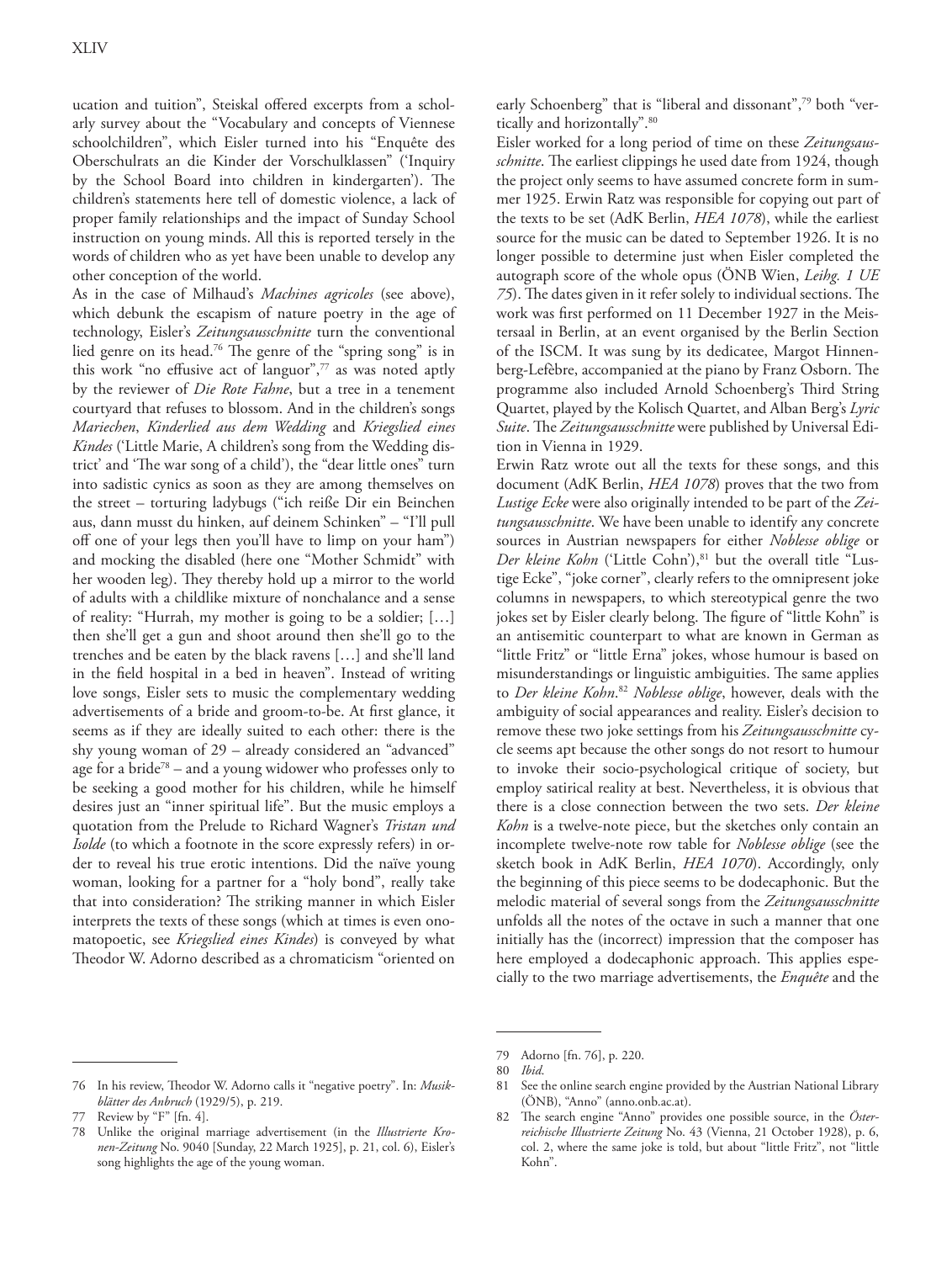*Frühlingsrede an einen Baum im Hinterhaushof*. These are all songs that thematise relational disturbances that are caused by authoritarian structures (between man and woman, father and son, educational institution and pupil, nobility and the bourgeoisie), expose their ridiculousness (*Noblesse oblige*) or protest against them (*Frühlingsrede an einen Baum im Hinterhaushof* ). The fact that only *Der kleine Kohn* is dodecaphonic while the other pieces merely simulate the technique (the schoolboy depicted in the song is clearly more knowledgeable that he seems) might well be proof of a successful instance of self-applied behavioural therapy to free the composer from the authority of his former teacher Schoenberg.

## 5. Foxtrot ballads: *Stempellied (Lied der Arbeitslosen)*, *Ballade vom Soldaten*

In his review of the *Zeitungsausschnitte* op. 11 in the *Berliner Börsen-Courier* of 13 December 1927, Heinrich Strobel wrote about Eisler's intentions:

He wants to make music of today and at the same time document his world view. He wants to grapple with the naked, everyday life of the proletariat.<sup>83</sup>

Perhaps Eisler's most impressive achievement in this regard is the *Stempellied (Lied der Arbeitslosen)* ('Song of the dole (song of the unemployed)'), which is a setting of the poem *Wer hat dich, du armer Mann* ('Who has so [degraded] you, you poor man') by David Weber (i.e. David Robert Winterfeld, alias Robert Gilbert), and was published by the *Welt am Abend* on 14 October 1929 under the title "Berliner Leierkastenliedchen von David Weber" ('Berlin barrel-organ song by David Weber').<sup>84</sup> This song was thus the result of a poem that Eisler might well have simply stumbled upon by reading the paper. But as it happens, Eisler was also in close personal contact with Winterfeld in 1929.<sup>85</sup> The ensemble version (autograph score AdK Berlin, *HEA 1023*) mimics the typical Berlin barrel organ sound with its characteristic appoggiaturas more accurately than the original version with piano accompaniment (AdK Berlin, *Ernst Busch Archiv 558*). The score of the ensemble version was used by Busch and Eisler for their recordings on the Homochord<sup>86</sup> and Lindström/Gloria labels in 1930.<sup>87</sup> The version for voice and piano that was published by the Verlag für Arbeiterkultur in Berlin in May 1931, as part of its series

*Kampfmusik* ('Propaganda music'), was in fact a transcription for piano of the ensemble score, though it is impossible to determine who arranged it. It seems that this reduction for piano and voice was reprinted in 1932 by the Verlag für neue Musik<sup>88</sup> (the successor company to the Verlag für Arbeiterkultur, run by Otto Pariser), but an authentic version for voice and piano by Eisler also exists. Its autograph score was owned by Ernst Busch (AdK Berlin, *Ernst Busch Archiv 558*), who also used it when performing the work. This version thus remains important for the reception history of the work, independently of the piano reduction. Busch sang this song in his programme for the Berlin cabaret Katakombe for almost six weeks, from 24 January to 4 March 1930.89 In the late 1940s, Busch had an unknown third party make a new version of it, written on Finnish manuscript paper (AdK Berlin, *Ernst Busch Archiv 454*). Herbert Breth-Mildner, Eisler's sometime assistant and Busch's piano accompanist,<sup>90</sup> also made a copy of the original version for voice and piano, and took it with him when he emigrated to the Soviet Union in 1931. This copy bears handwritten remarks in Russian that testify to its having been used in performance. The published piano reduction was also disseminated widely in the Soviet Union. In 1935, Michail Druskin included the song in *Dve satiricheskie Dzhaz-pesenki – Zwei satirische Jazz-Lieder*<sup>91</sup> that he edited for Triton in Leningrad, with the foxtrot rhythm in the song's refrain presumably having prompted him to assign the work to the "satirical jazz" genre. In 1962, the song was published with just a Russian text in the anthology of Eisler's songs *Izbrannye Pesni*, edited by Grigoriĭ Shneerson and Nathan Notowicz. Besides the foxtrot allusion, this song also includes a notable quotation at the line "Who up there on high has so [degraded] you, you poor man?", for Eisler here quotes *Der Jäger Abschied* ('The hunters' farewell') from Felix Mendelssohn Bartholdy's Six Songs for Men's Chorus op. 50, where the melody in question is sung to the words "Wer hat dich, du schöner Wald, aufgebaut so hoch da droben?" ('Who raised you up so high over there, you lovely forest?'). Winterfeld's literary negation of the poem by Joseph von Eichendorff is emphasised by his characteristic use of Berlin dialect ("wer hat dir, du armer Mann, abjebaut"), and Eisler adds his own emphasis on a musical level.

The *Die Ballade vom Soldaten* ('Ballad of the soldier') also uses a foxtrot. It was originally an ensemble number in Eisler's incidental music for the play *Kalkutta, 4. Mai. Drei Akte Kolonialgeschichte* ('Calcutta, 4 May. Three acts of colonial history') by Lion Feuchtwanger and Bertolt Becht, which was

<sup>83</sup> *Berliner Börsen-Courier*, Tuesday, 13 December 1927, evening edition, p. 2 (AdK Berlin, *HEA 3470*).

<sup>84</sup> See Welt am Abend (Monday, 14 October 1929) 1<sup>st</sup> supplement, p. [2], cols. 1–2.

<sup>85</sup> See the photograph from the year 1929 that shows Eisler in his dressing gown at Winterfeld's country home in Pfefferberg am See. It is reproduced in: Ludwig Hoffmann, Karl Siebig, *Ernst Busch. Eine Biographie in Texten, Bildern und Dokumenten*, Berlin: Henschelverlag Kunst und Gesellschaft 1987, p. 76.

Production number H 3 942. This was the first record that Ernst Busch made for Homocord (see *ibid*., p. 368).

<sup>87</sup> Production number G. O. 10 605.

<sup>88</sup> See the publisher's catalogue of the Verlag für neue Musik, no date (AdK Berlin, *Arbeiterliedarchiv 2438*).

See the review for the 100<sup>th</sup> performance of the "Kabarett der Jungen" in Katakombe. Ernst Busch's performance of the "well-known Stempelbrüderlied'" is mentioned explicitly in *Berlin am Morgen* of 29 January 1930, p. 7 (folder AdK Berlin, *HEA 8559*).

<sup>90</sup> See Peter Deeg, *Nachricht über Herbert im anderen Land. Eislers Assistent, Stalins Opfer – Herbert Breth-Mildner (1900–1938)*, in: *Eisler-Mitteilungen* 56 (October 2013), p. 5.

<sup>91</sup> The second song was *Hymnus auf die Bankiers* by Wolf Simoni (alias Louis Saguer).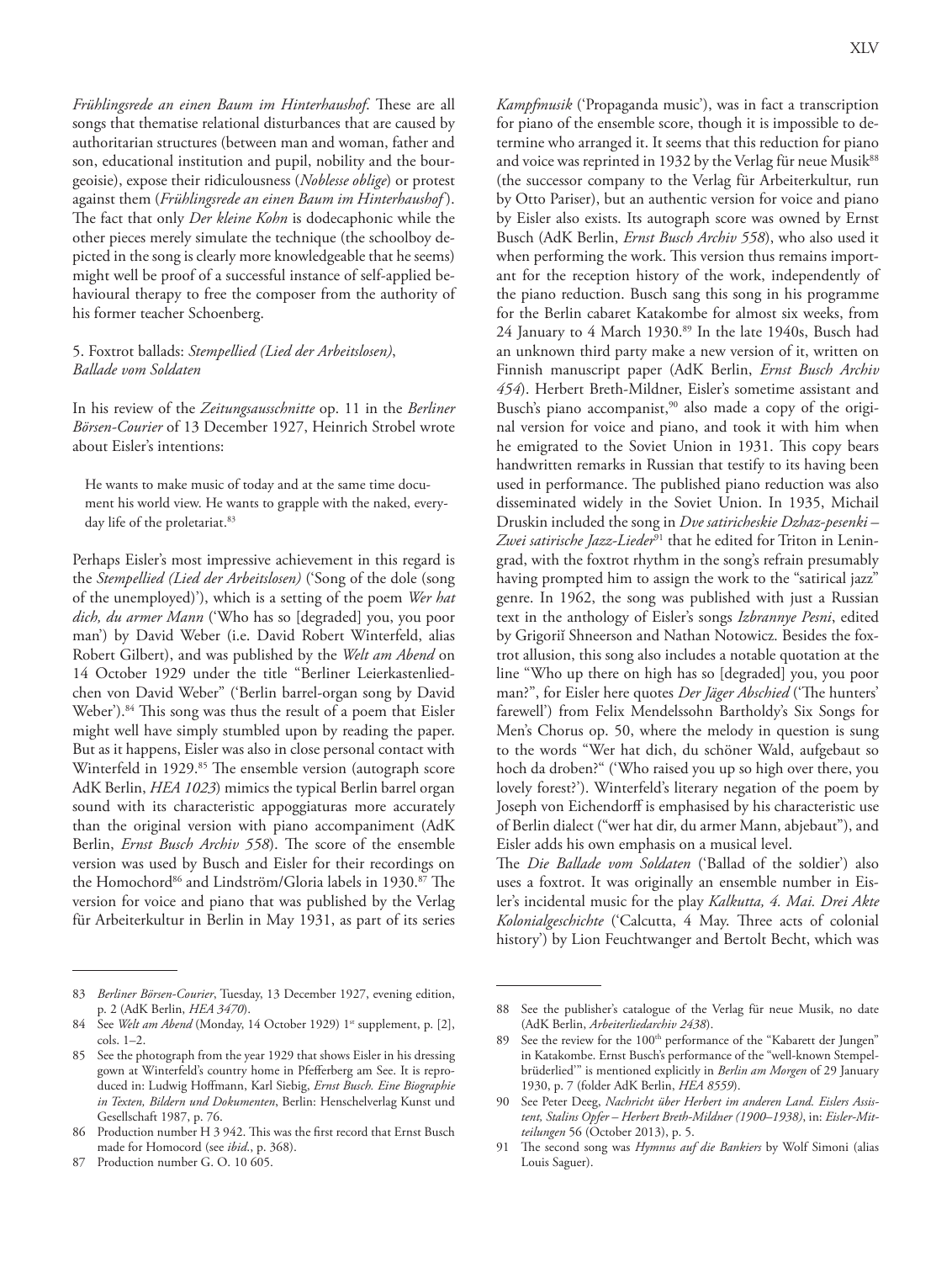given its first Berlin performance at the State Schauspielhaus on 12 June 1928, directed by Erich Engel. It was a reworking of Feuchtwanger's play *Warren Hastings. Gouverneur von Indien* from the year 1916. In 1925, Brecht and Feuchtwanger revised the play together. The *Ballade vom Soldaten* was one of Brecht's additions, and he presumably also had a part in providing the music for it. It was at the time still entitled *Weib und Soldat* ('Woman and soldier'). Back then, Brecht used to sing his ballads among friends to his own accompaniment on the guitar, so it is likely that he was also the author of the melody for *Weib und Soldat*. In November 1925, Brecht got to know Franz Servatius Bruinier at Berlin Radio, and had him make a piano version of the ballad.<sup>92</sup> In 1927, Brecht and Eisler became acquainted with each other at the Piscator Theatre in Berlin, and their first collaboration was on *Kalkutta, 4. Mai. Drei Akte Kolonialgeschichte*. Eisler was commissioned to contribute an ensemble version of the *Ballade vom Soldaten* for the incidental music. Only a banjo part has survived of the performance materials of this stage version (AdK Berlin, *HEA 1095* fol. 18). However, we do have a gramophone recording that was presumably made in 1931.<sup>93</sup>

We have documentary evidence of a radio broadcast of the *Ballade vom Soldaten* having been made on 12 August 1930, sung by Ernst Busch, in Berlin Radio's programme "Chansons von gestern, Chansons von heute" ('Chansons of yesterday, chansons of today').<sup>94</sup> It remains unknown just when Eisler transcribed the ensemble version for voice and piano. Unlike the case of the *Stempellied (Lied der Arbeitslosen)*, the piano version of the *Ballade vom Soldaten* was published only in 1937, thus several years after it had been made. What's more, it had to be published in exile (it was included in the anthology *Pesni Bor'by*, published by Muzgiz in Moscow). The first German edition of the song was published only in 1955, as part of the volume *Lieder und Kantaten*. But the Ballad was already part of the permanent, international repertoire of Ernst Busch.<sup>95</sup> Both songs, the *Stempellied (Lied der Arbeitslosen)* and the *Ballade vom Soldaten*, were among Eisler's most popular songs from the very start. Their allusions to the blues and to the foxtrot meant that they were able to grapple in a musically catchy manner with two crucial topics that were of immense social and psychological significance for the German collective consciousness in the 1920s: the rampant poverty that was a result of mass unemployment during the economic crisis, and the fate of the victims of the war – soldiers and their surviving dependents. The record company Homocord referred to the

topicality of the *Stempellied (Lied der Arbeitslosen)* in its letter of 27 December 1930, offering to cooperate with the publisher Wieland Herzfelde:

[...] but the Stempellied too reflects the feelings of all the millions who would like to go to work, but only have the possibility of meagrely eking out their lives with their dole money.<sup>96</sup>

In the *Ballade vom Soldaten*, Eisler changed the text in order to shift the location of the song from the Indian city of Munger $97$ on the Ganges ("Mongefluss") to Volga in Russian, thus closer to the events of the World War, at least in geographical terms. The *Stempellied (Lied der Arbeitslosen)* is situated among the Berlin proletariat by its use of dialect. Its author, Winterfeld, had already assigned it to the street ballad, "Bänkelsang" genre, by calling it a "Leierkastenlied". Eisler followed his lead, treating both this ballad and the *Ballade vom Soldaten* as narrated dialogues – the one about the starving unemployed, the other about a fallen soldier floating down the river. In the *Ballade vom Soldaten*, a wise woman offers the soldier a warning, though he ignores her, as in his macho posturing he is blind to all danger and convinced of his heroic invincibility; in the *Stempellied*, the unemployed man conducts a dialogue with himself on two levels – the one subjective and emotional, the other reflective and dispassionate. The latter level is featured in the foxtrot chorus.

## 6. Tucholsky songs for the cabaret: *Anna-Luise (Wenn die Igel in der Abendstunde)*, *Feldfrüchte*, *In Weißensee*

In autumn 1929, Werner Finck, his actor friends Hans Deppe and Rudolf Platte, and the author and later film director Robert Adolf Stemmle together founded the cabaret "Katakombe" in the cellar restaurant of the Association of Berlin Artists at Bellevuestrasse 3. Their first performance, with Finck as compère, took place on 16 October 1929. By January 1930, Ernst Busch and Hanns Eisler were already regulars on its stage. The Katakombe had a house composer with his own jazz combo, Tibor Kasics and the "Tibor Blue Boys", and it was not a specifically political cabaret, but was rather characterised by an informal, varied revue programme in the tradition of the Parisian cabaret or the Viennese Brettl theatres. Its aim was

ingenious entertainment with lots of small-scale forms that lived from their variety and from improvisation. In a cabaret like Katakombe there were dance, quick cartoonists and caricaturists, poems were read, there were short, theatrical improvisations and one-acters, songs of course, instrumental numbers, prose was

<sup>92</sup> See Albrecht Dümling, *Laßt euch nicht verführen. Brecht und die Musik*, Munich: Kindler 1985, p. 280.

Produced by Gloria / Carl Lindström (10 451), with Ernst Busch and an instrumental ensemble directed by Eisler (see Peter Deeg / Jürgen Schebera, *Eisler auf Schellack*, in: *Eisler-Mitteilungen* 59 [April 2015], p. 8).

<sup>94</sup> See the programme guide for 12 August 1930 in: *Radio Wien*, vol. 6, No. 45 (8 August 1930), p. 52.

<sup>95</sup> It is given in *Poėt Ėrnst Bush* (ed. Grigoriĭ Shneerson, Moscow: Muzgiz, 1959).

<sup>96</sup> See AdK Berlin, *HEA 6190*.

<sup>97</sup> Feuchtwanger was inspired to write his play by James Mill's *Geschichte des britischen Indien*, vol. 3 (German edition: Quedlinburg, Leipzig: Basse Verlag 1840). Mill often mentions "Fort Mongeer" (today Munger) in the province of Bihar (see e.g. p. 249, p. 261 ff.), where a Bengal tributary ruler resided.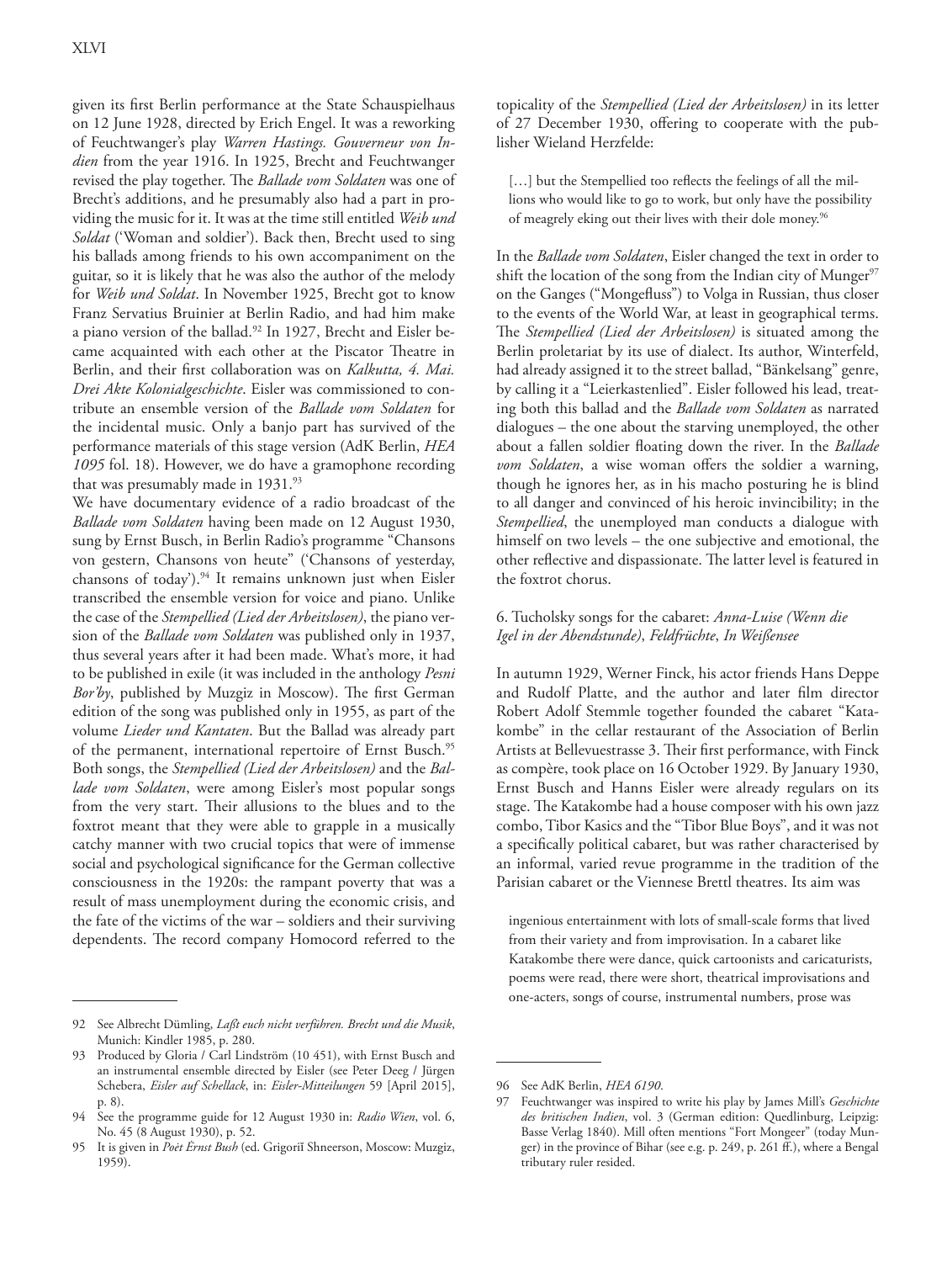recited, sketches were performed, and there were parodies and all kinds of small forms.<sup>98</sup>

In the fourth programme of Katakombe, which ran from 5 March to 18 April 1930, Ernst Busch performed a new composition by Eisler whose ironic, frivolous content made it ideally suited to a revue format. However, as Busch recalled, Eisler first had to be convinced to compose *Anna Luise (Wenn die Igel in der Abendstunde)*:

I needed a new song for the cabaret. I had heard the "Anna Luise" song by Tucholsky. Back then, a woman sang a pretty sad melody to it (it was in March 1929 at a Tucholsky matinee of the Universum book shop; Annie Mewes sang the song back then. K. S. [i.e. Karl Siebig, the editor]). I thought it wasn't a song for a woman. A man had to sing it. So I went to Eisler with the text and asked him for a new melody. "No, I won't do that! I only do serious things". Back then he was a little bit annoyed at Tucholsky because the man had quarrelled with Brecht. But I really needed a new song and put 50 marks on the table. "How do you want it?" he asked. […] While Eisler played at the piano, I kept improvising with him. In this manner, the song was finished in barely ten minutes. Then Eisler wrote on the manuscript paper: For Ernst Busch and by Ernst Busch. We did it for Werner Finck's "Katakombe". I wore a top hat when singing, and had a walking stick in my hand.<sup>99</sup>

We do not know precisely what songs Eisler and Busch performed at the Theater am Nollendorfplatz in Berlin on 9 February 1930100 at the "Sunday satire" organised by the "Universum library for everyone". Suitable songs would have been the *Stempellied (Lied der Arbeitslosen)* but above all *Anna Luise (Wenn die Igel in der Abendstunde)*. Perhaps they had already added another, new Tucholsky setting by Eisler that similarly managed to unite the satirical with the composer's political views – *Feldfrüchte*. But the first proven performance of it took place only slightly later, on 19 March 1930, at a youth event of the "Lithographers' association" in the Lehrervereinshaus (teachers' club house) at Alexanderstraße 41 in Berlin. The event was dominated by union members from the SPD, and Busch and Eisler had decided to provoke them by programming Kurt Tucholsky's satirical attack on their party. Yet the scandal of the evening was not caused by *Feldfrüchte*, but by their performance of *Seifenlied* ('Soap song') by Otto Stransky, which mocks a promotional gift that the SPD handed out be-

fore the parliamentary elections of 1928 (a piece of soap with an election slogan printed on it).

On 20 March 1930, the newspaper *Welt am Morgen* offered an extensive review of this noteworthy performance and the heated political atmosphere in which it took place; the article was entitled "the burst soap bubble".

Hanns Eisler, the composer, and Ernst Busch performed songs [...]. A huge success, the young people went wild, encores had to be given, and they called for the "Stempellied". At the passage "– – holde Rationalisierung, singt dir die Gewerkschaftsführung – –" ['lovely rationalisation, sings the union leadership to you'], some tried to hiss. But afterwards there was such applause that even one of the functionaries asked for the *Seifenlied*. What an innocent. Busch senses how things are, and sings "Wohltätigkeit" by Tucholsky. The applause is even stronger. – Seifenlied – Seifenlied! – – – Then we fell on our feet and became black-redgold, the revolution came of its own accord, we didn't want it – – – The bosses jump on the stage, there is screaming, the piano is slammed shut, the young people are enthusiastic about the truth and the rumpus. Eisler demands a vote. Busch reminds the bosses that they had decorated the hall red. Outside people are jostling wildly, for and against, the bosses pacify things – and as a punishment, Busch and Eisler are not given their fee. The court proceedings are going to be funny!<sup>101</sup>

Eisler and Busch won their court case, and it brought them even more recognition. In the summer of 1930, the Katakombe cabaret gave guest performances in the Nelson Theatre on the Kurfürstendamm, one of the most famous revue theatres in Berlin, where artists such as Josephine Baker, Claire Waldoff and Marlene Dietrich performed. Since Kurt Tucholsky was one of the preferred authors of the theatre's director Rudolf Nelson, it is possible that *In Weißensee* was also composed in this context. The Busch/Eisler duo now also performed on the radio. The first verifiable broadcast of *In Weißensee* took place on 12 August 1930.102 Eisler hesitated to publish his Tucholsky songs, despite their popularity – *Anna Luise (Wenn die Igel in der Abendstunde)* in particular remained part of Ernst Busch's regular repertoire. They were only published posthumously by Stephanie Eisler and Nathan Notowicz, in the ninth volume of the *Lieder und Kantaten*. Only *Feldfrüchte* was published in Eisler's lifetime. A Russian edition<sup>103</sup> appeared in 1962, the year of Eisler's death, for which he had written a new piano accompaniment (see AdK Berlin, *Ernst Busch Archiv 552*). This new version took up an introduction again that had already existed in early sketches, but which had been deleted there (AdK Berlin, *HEA 1013*; see the edition in the Appendix). This

<sup>98</sup> Talk by the German scholar Alan Lareau in a programme broadcast by Deutschlandradio Kultur on 11 October 2009. The script of the programme "'Zwischen den Zeilen der Abgrund.' Das kurze Leben des literarischen Kabaretts 'Die Katakombe' (1929–1935)" by Jens Brüning is to be found at: https://www.deutschlandfunkkultur.de/manuskript-zwischen-den-zeilen-der-abgrund-pdf.media.53c0beb4dca0c-321feb813bc8b344039.pdf, *ibid.*, p. 4.

Hoffmann, Siebig [fn. 85], p. 81. The note "Music for and with Ernst Busch" is in the autograph score in AdK Berlin, *Ernst Busch Archiv 378*.

<sup>100</sup> See the advance notice in the *Welt am Abend* of 27 January 1930 (folder AdK Berlin, *HEA 8559*).

<sup>101</sup> Review with a caricature of Busch and Eisler in: *Welt am Morgen*, 20 March 1930 (folder AdK Berlin, *HEA 3491*). "Black-red-gold" refers to the colours of the national flag under the Weimar Republic (later also of today's Federal Republic).

<sup>102</sup> See Dümling [fn. 94].

<sup>103</sup> Hanns Eisler, *Pesni, Ballady, satiricheskie Kuplety*, Moscow: Muzgiz 1962, here: pp. 67–70.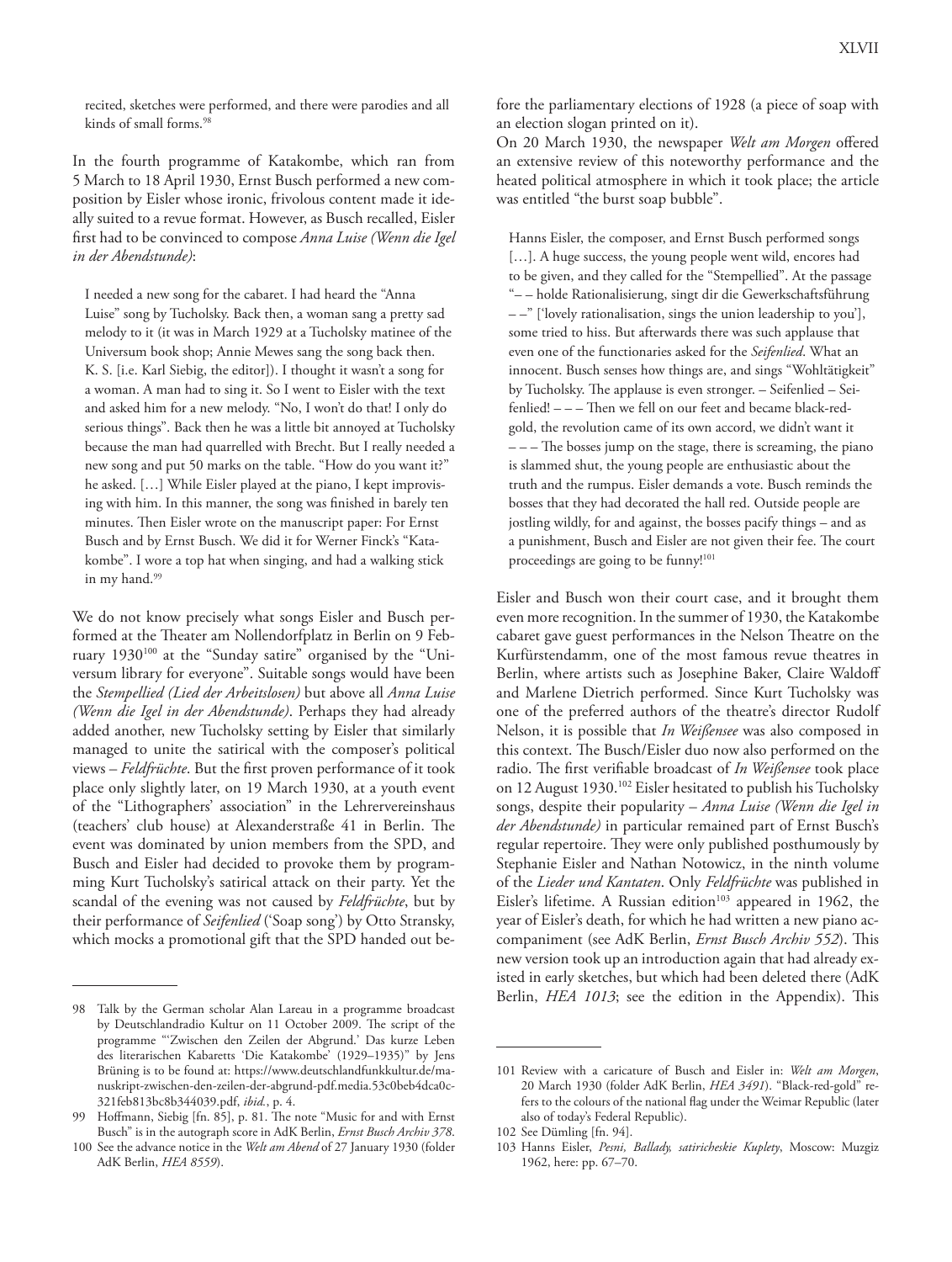printed edition – which is of the second version of the song – was also used as the basis of the posthumous German first edition in *Lieder und Kantaten* (vol. 9). When they performed the song, however, Busch and Eisler clearly preferred to use the first version (see AdK Berlin, *Ernst Busch Archiv 377*; AdK Berlin, *HEA 376*; AdK Berlin, *HEA 620*). *Feldfrüchte* (also known as *Radieschen*, 'little radish') became extremely popular soon after being composed, and was on the programme of the mass gathering entitled "Fest der 20 000" at the Berlin Sportpalast on 5 December 1931, organised by the Universum book shop and the newspapers *Welt am Abend* and *Welt am Morgen*. 104 Eisler's refusal to publish his Tucholsky songs in German could have two possible reasons. First, they might have still seemed too frivolous to him, and secondly, a song mocking the SPD ceased to have any relevance after the founding of the socialist unity party *SED* in the GDR.

## 7. "Rot Front!" – Rallying songs for agitprop theatre: *Song der Roten Matrosen*, *Der Rote Wedding*, *Der neue Stern*, *Der heimliche Aufmarsch*

The first national education conference of the KPD took place in Berlin on 6 and 7 August 1922. The KPD's board of education published a series of guidelines in advance of the event, in which they stated the fundamental aims of communist education:

The KPD should organise systematic, intensive educational work both among its members and in the broader masses. It cannot restrict itself to making a small number of "leaders" acquainted with Marxist theories. It has to popularise these theories in the best sense of the word; it must understand how to educate materialist and dialectical thought not just among a small upper stratum but in a broader circle of people. […] Communist educational work thus has to be fundamentally different from that of the social-liberal institutions of public education and from that of the petit-bourgeois, socialist parties. Its purpose is not to give the proletariat a so-called "higher general education". On the contrary! Any such educational work is a diversion from the economic, political struggle for power and can only serve to cultivate a small number of "worker aristocrats". […] The communist party consciously restricts its educational activities to ideological preparation and training for the struggle ahead. [We must] win the broad masses for the class war by means of popular propaganda and artistic performances […].105

As a result, workers' theatre groups were formed whose repertoire was often chosen from the twelve volumes published by Malik-Verlag entitled *Sammlung revolutionärer Bühnenwerke*

('Collection of revolutionary stage works'). Proletarian speaking choruses were also founded, out of which performance groups developed such as the "Proletarische Sprech- und Spielgemeinschaft Steglitz" that was set up in 1923 (the 'Proletarian speaking and acting collective of the Steglitz district'), whose development is an exemplary case of how a speaking chorus was transformed via a theatrical group entitled "Proletarian stage" into the agitprop troupe "Red shirts" that offered mixed programmes of short scenes that they wrote themselves and were exclusively propagandistic and militant in content.

An initial trigger for the development of agitprop culture in Germany was the tour of the Moscow agitprop group "Sinyaya bluza" ('Blue Shirt') in the autumn of 1927, thus at a time when the Russian blue-shirt movement had already been transformed into the Theatre of Young Workers (TRAM). In 1923, students of the Moscow State Institute for Journalism had had the idea of appearing as a kind of "living newspaper",<sup>106</sup> and so founded the first "blue shirt group" – named after the blue workers' overalls they wore at their performances. From 1924 onwards, a journal was also published of that name "that contained repertoire materials, methodological approaches, photos, sketches for costumes and décor, and information about the activities of the artistic worker's circles of the Soviet Union and abroad".107 At the All-Union Congress in 1926 in Moscow, 5,000 Blue-Shirt groups were present from all over the Soviet Union, all of them modelled on the original group from Moscow.108 The programmes of the "Sinyaya bluza" were very attractive on account of their sheer variety. They performed political sketches, acrobatic gymnastic displays, folk dances and folk music, musical parodies, pantomimes, puppet shows, tableaux vivants, pamphlet readings and songs, all of them offering entertainment with a didactic explanation of the revolutionary achievements in the USSR. 109 The German tour of the "Sinyaya bluza" prompted a big response in the press, but most of all, it inspired others to do likewise. In "most places that the Blue Shirt visited, agitprop groups sprang up immediately after they had performed".110 In Berlin, the "Sinyaya bluza" performed on the Piscator Stage from 7 to 9 October 1927. As a result, several local agitprop groups were founded.111 The Young Communist League (KJVD) brought forth "Das Rote Sprachrohr" ('The red megaphone'), directed by Maxim Vallentin; the "Kolonne Links" ('Left-wing column') emerged from the sports association "Fichte"; and the "Rote Raketen" ensemble ('Red rockets') belonged to the Roter Frontkämpfer Bund ('The red association of front-line fight-

<sup>104</sup> See the article *Das Massenfest im Sportpalast* in *Welt am Abend* of 7 December 1931 (folder AdK Berlin, *HEA 3541*).

<sup>105</sup> Excerpt from: *Leitsätze zur Bildungsarbeit der KPD. Entwurf des Reichsbildungsausschusses*, as quoted in: Ludwig Hoffmann, Daniel Hoffmann-Ostwald, *Deutsches Arbeitertheater 1918–1933*, Berlin: Henschelverlag Kunst und Gesellschaft 1972, p. 101 f.

<sup>106</sup> *Ibid*., p. 240.

<sup>107</sup> *Ibid*.

<sup>108</sup> See *ibid*.

<sup>109</sup> See the programme for the German tour of the "Sinyaya bluza", as given in *ibid*., p. 247 ff.

<sup>110</sup> *Ibid*., p. 242.

<sup>111</sup> See in this regard: Erika Funk-Hennigs, *Die Agitpropbewegung als Teil der Arbeiterkultur der Weimarer Republik*, in: Helmut Rösing (ed.), *"Es liegt in der Luft was Idiotisches …" Populäre Musik zur Zeit der Weimarer Republik*, Baden-Baden: Coda 1995 (= *Beiträge zur Popularmusikforschung* 15/16), pp. 82–117, see especially pp. 86–89.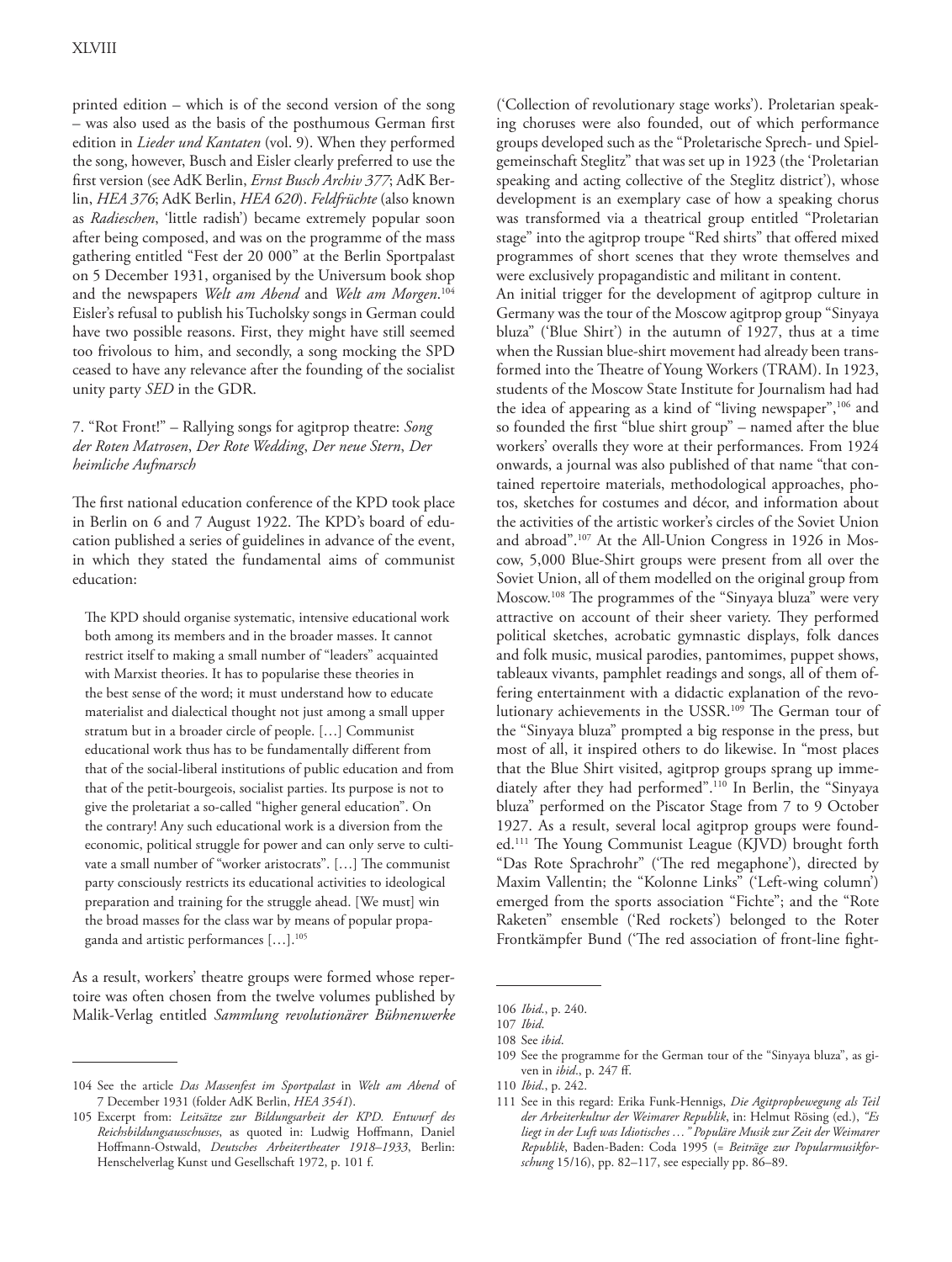ers'). In November 1927, Eisler first came into contact with Das Rote Sprachrohr,<sup>112</sup> and in spring 1928 he composed its signature song "Wir sind das Rote Sprachrohr" ('We are the red megaphone').<sup>113</sup>

Following up on the successful example of the Blue Shirt, the KJVD supported its own agitprop group with a journal also named *Das Rote Sprachrohr*, whose subsidiary title ran "Material for agitprop troupes and workers' theatre associations". Its July 1929 edition published the first propaganda song that Eisler composed for voice and piano, the *Song der Roten Matrosen* ('Song of the red sailors'). It appeared alongside a decorative illustration that showed a sailor singing at the piano. It is not impossible that Eisler was directly inspired to write this song by the touring programme of the "Sinyaya bluza", because their performances in Germany closed with a number entitled "Song of the sailors of 1918/19 with acrobatics and dance".114 This song thus also enabled agitprop groups in Germany to follow the programming policy of the "Sinyaya bluza" themselves. The author of the text is known only as "J. Grau"; it is a propaganda song directed against the Locarno Treaties of 1925 that had sketched out a new post-war order based on reconciliation, and that paved the way for Germany's return to the international community (and indeed, it joined the League of Nations soon after, in 1926). The Treaties of Locarno were themselves an explicit reaction to the bilateral Treaty of Rapallo of 1922 in which Germany and Russia had agreed upon economic collaboration in the face of sanctions by the Western powers. In the *Song der Roten Matrosen*, the omniscient narrators are diverse crew members from the real-life Soviet warships Marat<sup>115</sup> and Komintern<sup>116</sup> (which had both participated in the October Revolution) and the fictional ship "Red October";<sup>117</sup> they accuse the German and British foreign ministers (Gustav Stresemann and Joseph Austen Chamberlain respectively) of having merely feigned establishing a peaceful order, and of having done so at the cost of the Soviet Union. We have no other source for this song, nor have we been able to find any other source for the words, though the song was actually published in two versions with slightly divergent texts (see the textual comparisons, p. 245 f.). One of these versions (see Source **A1**) is mistakenly addressed not to "Stresemann", but to "Scheidemann" (i.e. the German Chancellor of 1919, who by this time was no longer active in national politics).

*Der Rote Wedding* was also composed in reaction to a concrete historical event. On 1 May 1929, the police had caused a bloodbath at a forbidden Workers' Day demonstration by the KPD in the Berlin working-class district of Wedding. At least 32 people were shot dead – some of them demonstrators, others uninvolved passers-by – and there were innumerable wounded. Apartment buildings adorned with red flags came under indiscriminate fire, and there were 1,200 arrests, followed up by 68 convictions.<sup>118</sup> The following weeks saw mass strikes and further police brutality. The Berlin chief of police Karl Friedrich Zörgiebel, a Social Democrat, instituted a defacto state of emergency in the working-class areas of the city. There were curfews, and blackouts were ordered in rooms in apartment buildings that faced the street. It was forbidden to open windows, the KPD's party newspaper *Die Rote Fahne* ('The red flag') had to cease publication for several weeks, and the Roter Frontkämpferbund was banned across the country. This "Bloody May" in Berlin was a decisive event in the history of the Weimar Republic, and made permanent the split between those in the working class who were allied to the Social Democrats and those who supported the Communists. One reaction to the events of that May was the founding of an agitprop group in November 1929 that had its roots in the sports association Fichte (just like the Kolonne Links mentioned above), and whose members were from the KJVD. This group called itself "Red Wedding", and commissioned Erich Weinert to write them a signature song entitled thus. He in turn had Eisler set it to music. Because it was conceived "as a song for the troops […] and only for a specific point in time", Weinert assumed that "it wouldn't become one of the best songs, artistically or ideologically".119 The first performance of *Der Rote Wedding* took place in the Pharus Hall in Berlin, shortly before 5 November 1929. It was a complete success.<sup>120</sup> After just a few performances, audiences began singing along. It then got a decisive publicity boost in December 1929 when it was released on a record that was distributed by the mail-order house "Arbeiter-Kult" (see leporello, AdK Berlin, *HEA 3172*; regarding the date, see the description of source **D** for *Der neue Stern*). Weinert recalled this as follows:

After a few months, it was being sung in all the halls as a rallying song. Soon it was sung as a marching song at demonstrations. It took barely half a year before "Red Wedding", an occasional little song expressly conceived for Berlin, spread across the whole country like flying seed, and even fell on fertile ground beyond our borders. Wherever I went on my lecture tours, I heard people sing "Red Wedding".<sup>121</sup>

121 See Weinert [fn. 119].

<sup>112</sup> See Christian Glanz, *Hanns Eisler. Leben und Werk*, Vienna: Edition Steinbauer 2008, p. 73.

<sup>113</sup> See Gall [fn. 10], p. 12.

<sup>114</sup> Quoted as in: Hoffmann, Hoffmann-Ostwald [fn. 105], p. 249.

<sup>115</sup> A battleship of the Gangut Class, originally stationed in Kronstadt. See Siegfried Breyer, *Enzyklopädie des sowjetischen Kriegsschiffbaus* (2 vols.)*.* See vol. 1: *Oktoberrevolution und maritimes Erbe*, Herford: Koehlers Verlagsgesellschaft 1987, p. 33. See vol. 2: *Konsolidierung und erste Neubauten*, Herford: Koehlers Verlagsgesellschaft 1989, pp. 13, 83–97.

<sup>116</sup> Cruiser of the Bogatyr Class that belonged to the Black Sea Fleet. See *ibid*., vol. 1, p. 43. See *ibid*., vol. 2, p. 13.

<sup>117</sup> The name of the ship was presumably derived from the battleship of the Gangut Class "Oktyabr'skaya revoluciya". See *ibid*., vol. 2, pp. 13, 83–97.

<sup>118</sup> See Thomas Kurz, *"Blutmai". Sozialdemokraten und Kommunisten im Brennpunkt der Ereignisse von 1929*, Bonn: Verlag J.H.W. Dietz Nachfahren 1988, pp. 67, 78.

<sup>119</sup> See Erich Weinert, *Schicksal eines Liedes* in: *Die Rote Fahne*, 24 February 1931 (AdK Berlin, *HEA 3520*).

<sup>120</sup> See the review in *Die Rote Fahne*, 5 November 1929 (AdK Berlin, *HEA 3487*).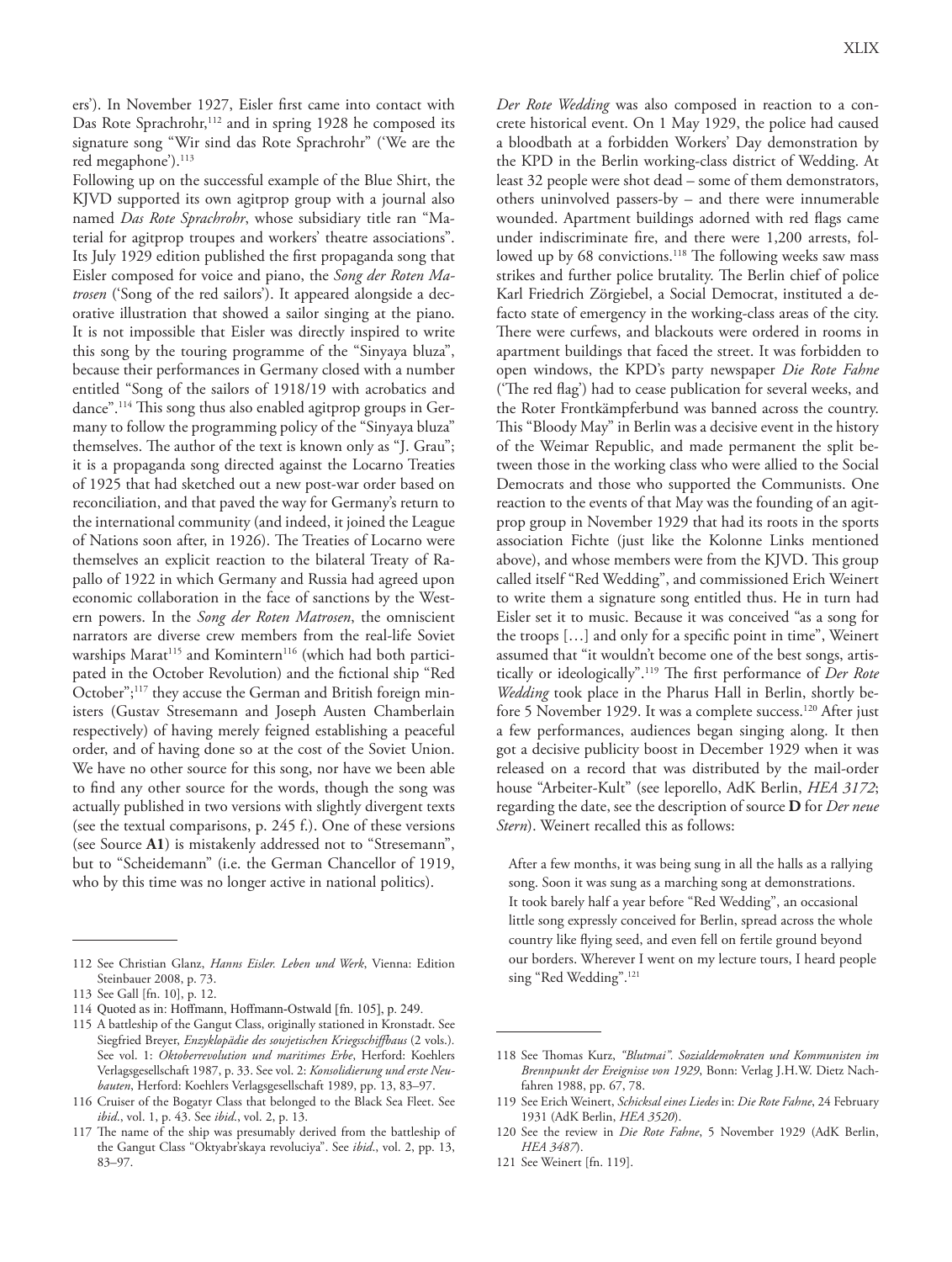In May 1931, the song was banned by law. In the justification given, it was stated that it indulged in "public slander of the constitutionally determined republican form of government of the country",122 and the following lines were singled out: "The republic is a lovely palace | but it stands on a deep swamp | of stupidity and reactionism! | We shall advance and muck it out!". Besides this ban on performances, the authorities also ordered the song's confiscation in print and on record. Eisler tried to compensate for this loss, and in June 1931 he made a new ensemble version in Moscow that he called a "gramophone score" (autograph score, AdK Berlin, *HEA 951*). It remains unknown whether or not this version was recorded before the Second World War. Eisler made a version of *Der Rote Wedding* for voice and piano in 1937, though such versions had already been made by others and published in the Soviet Union and the USA, 123 which were obviously transcriptions from the recording.124 They offer impressive proof of the song's international popularity.

Eisler authorised two different musical versions of *Der Rote Wedding* for voice and piano. The first version was bilingual and was published by the State Music Publisher Muzgiz in Moscow in 1937 in the anthology *Pesni bor'by* ('Fighting songs'). The second version was published by Ernst Busch in 1947 in the anthology *Hanns Eisler. Sieben Lieder für Massengesang mit vereinfachtem Klaviersatz*. This latter version was reprinted several times thereafter with an altered text and with translations into Russian (see the textual comparisons, p. 255 ff.).<sup>125</sup> Over the course of its history, *Der Rote Wedding* was subjected to a continuous process of textual modernisation in order to adapt it to shifting political situations. It had been composed as a song in protest at the events of May 1929, but the piano version of 1937 invoked the struggle against fascism and postulated a "storming of the brown palace".<sup>126</sup> The post-war prints (see sources **D**, **F**) took up a historicising position once more, and reverted to the original text. For *Hanns Eisler. Sieben Lieder für Massengesang mit vereinfachtem Klaviersatz*, Ernst Busch rewrote the song's text and gave it the title *Freie Jugend* ('Free youth'); the piano accompaniment is that of the second version. This rewrite was also translated into Russian, was printed several times, and was a repertoire piece of Busch himself.

123 See [fn. 24].

The record of *Der neue Stern* ('The new star'), which was advertised as a "proletarian Christmas carol",<sup>127</sup> was similarly included in the banning case of 1931. It too had a text by Erich Weinert and music by Eisler, and its recording featured Reneé Stobrawa, the ensemble "Gruppe Junger Schauspieler" ('Group of young actors') and the agitprop group "Die Stürmer" ('The attackers'). But unlike the verdict on *Der Rote Wedding*, the court decided that the content of *Der neue Stern*

does not violate any criminal law […] because in this poem the author is not opposed to the Church and its institution […] but in these verses wanted to make evident merely the indignity with which the holy feast of Christmas is celebrated by unworthy citizens who in the hour of Christmas think only of themselves and forget those poor people who are hungry […] The fact that two of the most heartfelt Christmas carols, "Stille Nacht, heilige Nacht" and "Es ist ein Ros' entsprungen" are here jazzed up does not signify any mockery of the Church, but is merely a tasteless act that we also find in other fields of art today.128

The record of this song – presumably made in December 1929 – thus remained available and was still being advertised heavily in the period leading up to Christmas 1930.<sup>129</sup> It features an ensemble version for which no materials have survived. The only source for *Der neue Stern* (AdK Berlin, *HEA 305*) is an incomplete score for voice and piano that includes sporadic notes on its instrumentation, and thus had some connection to the ensemble version. The close of the song, an adaptation of *Brüder, zur Sonne, zur Freiheit* ('Brothers, into the sun, into freedom') is merely indicated here. This is why our edition of this sketch is to be found in the Appendix to this volume. In March 1929, the ensemble Das Rote Sprachrohr won the competition for agitprop groups at the national youth day of the Young Communist League of Germany in Düsseldorf. As their prize, they were invited by the Young Communist International to undertake a tour of several months through the Soviet Union, starting in August 1929. It took them to Kronstadt, Leningrad, Moscow, Stalingrad, Grozny and Rostov and was a complete success, as is already intimated in their own report of their opening night in Kronstadt on 15 August 1929:

We were received enthusiastically. In the intervals, down in the auditorium, the cry repeatedly rang out "Long live the Red Front!", chanted in chorus in German. […] After the end of the event, the audience formed a demonstration and wanted to

<sup>122</sup> Decision of the Berlin-Mitte District Court of 24 March 1931, p. 3 f. (see the photocopy in AdK Berlin *HEA 3440*).

<sup>124</sup> Some of the incorrect pitches in the printed versions correspond precisely to those passages where the amateur singers of the agitprop group Der Rote Wedding sing imprecisely (see the recording in AdK Berlin, *AVM-30 2709*).

<sup>125</sup> First in 1958 as No. 55 in the series *Unser Neues Lied*, published by the International Music Lending Library in Berlin; then in the volume *Poét Érnst Bush* edited by Grigoriĭ Shneerson in 1959 (Moscow: Muzgiz 1959); and finally in the anthology *Lieder der Partei*, edited by Inge Lammel for the Deutsche Akademie der Künste zu Berlin in 1961. Leipzig: Friedrich Hofmeister 1961 (= *Das Lied – im Kampf geboren!* vol. 10).

<sup>126</sup> See the text underlay in source **B** (see the textual comparisons, p. 252).

<sup>127</sup> See the catalogue *Unsere neuen Schallplatten* of the mail-order firm Arbeiter-Kult, p. 9 (AdK Berlin, *HEA 3172*).

<sup>128</sup> Photocopy of the excerpt from the case file of 22 November 1932 regarding the appellate judgement of the Imperial Court (AdK Berlin, *HEA 3440*).

<sup>129</sup> See various newspaper advertisements and advertising articles from *Die Rote Fahne* in AdK Berlin, folder *HEA 8559*.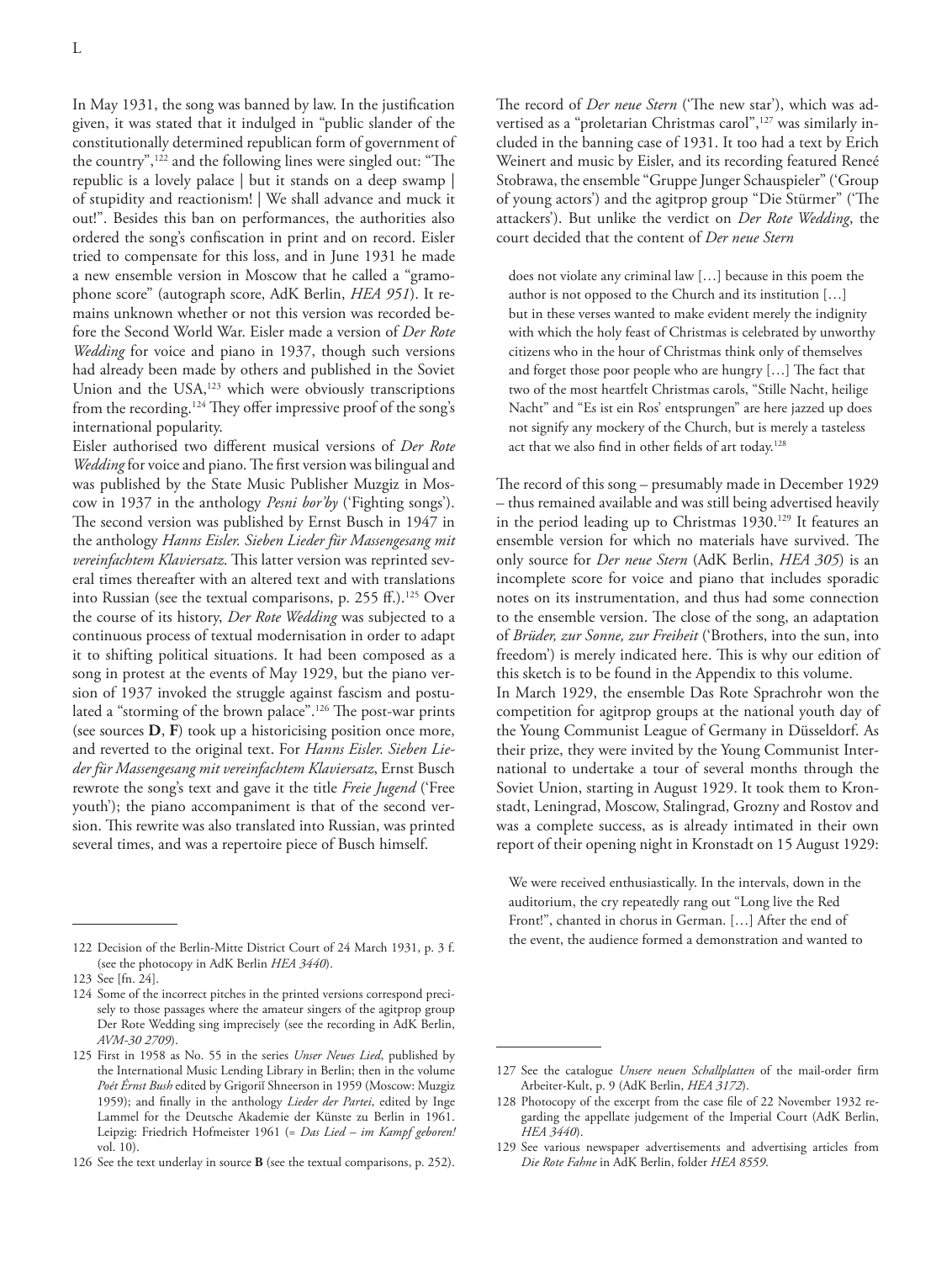accompany us back to our hotel. […] time and again, a thousand voices cried out hurrahs and cheered.<sup>130</sup>

This tour was also intended to strengthen the bilateral committee work between the Young Communist League (KJVD) and the Theatre of Young Workers (TRAM). On 28 September 1929, a corresponding contract was signed. In TRAM, the dominant policy was now to present larger-scale, independent scenic montages instead of the number revues that the "Sinyaya blaza" still practised. Even before the contract was signed, "Das Rote Sprachrohr" seems to have adopted the aesthetic and dramaturgical policies of TRAM, because their tour programme also included *Kollektivreferat I. Zehn Jahre Komintern. Dritte Internationale* ('Collective lecture I. Ten years of the Comintern. The Third International') by Karl Jahnke and Maxim Vallentin,<sup>131</sup> in which the actors appeared as "instructors" and turned the theatre into a political education centre. This collective lecture also contains the textual passage from which Eisler later derived his song *Komintern* (see below). The stage instructions offer a vivid impression of how the song was incorporated in the semi-scenic staging, though there was as yet no melody for it<sup>132</sup> (see the textual comparisons, p. 290 ff.). Once they were back in Germany, "Das Rote Sprachrohr" designed the "scenic report"133 *For Soviet Power* about the emergence of socialism in the Soviet Union. It was given its first performance on 16 October 1930 in the Pharus Hall in Berlin. It was probably also for this *Lehrstück* that Eisler composed *Der heimliche Aufmarsch*. 134 The first edition of its version for voice and piano was published in two variants in 1931 by the Verlag für Arbeiterkultur in Berlin (see sources **D1/2**). The version given as **D1** in the list of sources is for speaker, unison chorus and piano accompaniment, with the speaker (who is called "comrade") instructed "to speak coldly and clearly, like an instructor, but precise in rhythm". The chorus sings the refrain. This manner of performance, with a speaker and collective chorus, could be a reference to the original mode of performance by "Das Rote Sprachrohr". *Der heimliche Aufmarsch* also exists in versions for voice and piano, and for voice with an ensemble accompaniment. The latter was released on record in 1931, and is one of Eisler's most popular songs. It was primarily Ernst Busch who ensured its overall fame, because it was in his repertoire for decades. An article in the newspaper *Welt am Abend* of 30 May 1932 about the people's fair in the Lunapark in Berlin offers us an impression of the impact of the duo Eisler/Busch:

But when Eisler and Busch appeared on the podium, even the most enthusiastic revellers left the long slide alone and gathered before the music pavilion. The applause became a tempest, with encores demanded again and again […] when the rallying song "Arbeiter, Bauern …" [i.e. *Der heimliche Aufmarsch*] sounded, the massed thousands joined in, singing along, rocking in time with the song – like a mighty river. There, you felt: […] here, today, is red Berlin!135

The many different printed editions of the song in German and Russian also testify to its significance. At some point (the precise date remains unknown), Eisler entered revisions into his personal copy of the first edition (AdK Berlin, *HEA 1423*) that resulted in a further version for voice and piano (source **D2** post correcturam).

## 8. For the world socialist republic: *Komintern*, *Mit der IfA marschiert!*, *Kampflied der IAH*, *Lied der Roten Flieger*

During their tour through the Soviet Union in the late summer of 1929 (see above), "Das Rote Sprachrohr's" programme had included a "collective lecture" commemorating the 10<sup>th</sup> anniversary of the Communist International (Comintern). As can be seen from the printed text for *I. Zehn Jahre Komintern. Dritte Internationale*, <sup>136</sup> Eisler's song *Komintern* was incorporated in this semi-staged event, presumably in its unison, a-cappella version.<sup>137</sup> The first edition, which included a piano accompaniment, was published in Moscow in 1931 by the state music publisher Muzgiz, in German and Russian. This printed version became the basis for its international dissemination in subsequent years, when it was translated into numerous languages.138 The decisive factor in this success seems to have been the International Music Bureau (IMB) that was founded in Moscow in 1932, because the publishers in the USA, France and Belgium who printed and distributed *Komintern* in English, French and Flemish translation were either members of this association of revolutionary musicians and music associations, or linked to it and to the communist parties of their respective countries. These organisations included the Workers' Music League in New York, the Fédération du théâtre ouvrier de Belge (FTOB) and the Fédération Populaire (FMP) in France, though the last of these only moved ideologically towards the Soviet Union in the mid-1930s under the auspices of Charles Koechlin and Romain Rolland.139 The autonomous Catalan authority for whom the German communist Otto Mayer compiled the song anthology *Cançoner Revolucionari International* / *Cancionero Revolucionario Inter-*

138 See the textual comparisons, p. 291 ff.

<sup>130</sup> Travel report in: *Die Rote Fahne*, 6 September 1929, feature page, No. 172, p. [9], col. 1 f.

<sup>131</sup> Published in: *Das Rote Sprachrohr* vol. I, No. 2 (February 1929), pp. 4–10.

<sup>132</sup> See "preliminary remark: […] If you can't provide a melody of your own for the agitprop song that is a central theme throughout, you can also speak it in a march rhythm". *Ibid*., p. 4.

<sup>133</sup> Hoffmann, Hoffmann-Ostwald [fn. 105], p. 194.

<sup>134</sup> See Manfred Grabs, *Hanns Eisler. Kompositionen – Schriften – Literatur. Ein Handbuch*, Berlin: VEB Deutscher Verlag für Musik 1984, p. 50.

<sup>135</sup> Newspaper clipping of the article "Das rote Berlin im Lunapark. Das Fest der Hand- und Kopfarbeiter" from *Welt am Abend*, 30 May 1932 (AdK Berlin, *HEA 3561*).

<sup>136</sup> See *Das Rote Sprachrohr* [fn. 131]. See the textual comparisons, p. 290 ff.

<sup>137</sup> Gall [fn. 10], p. 147, entitled *Verlasst die Maschinen*.

<sup>139</sup> See in this regard also "3. Quellenbewertung" about *Komintern* in the critical report, p. 221.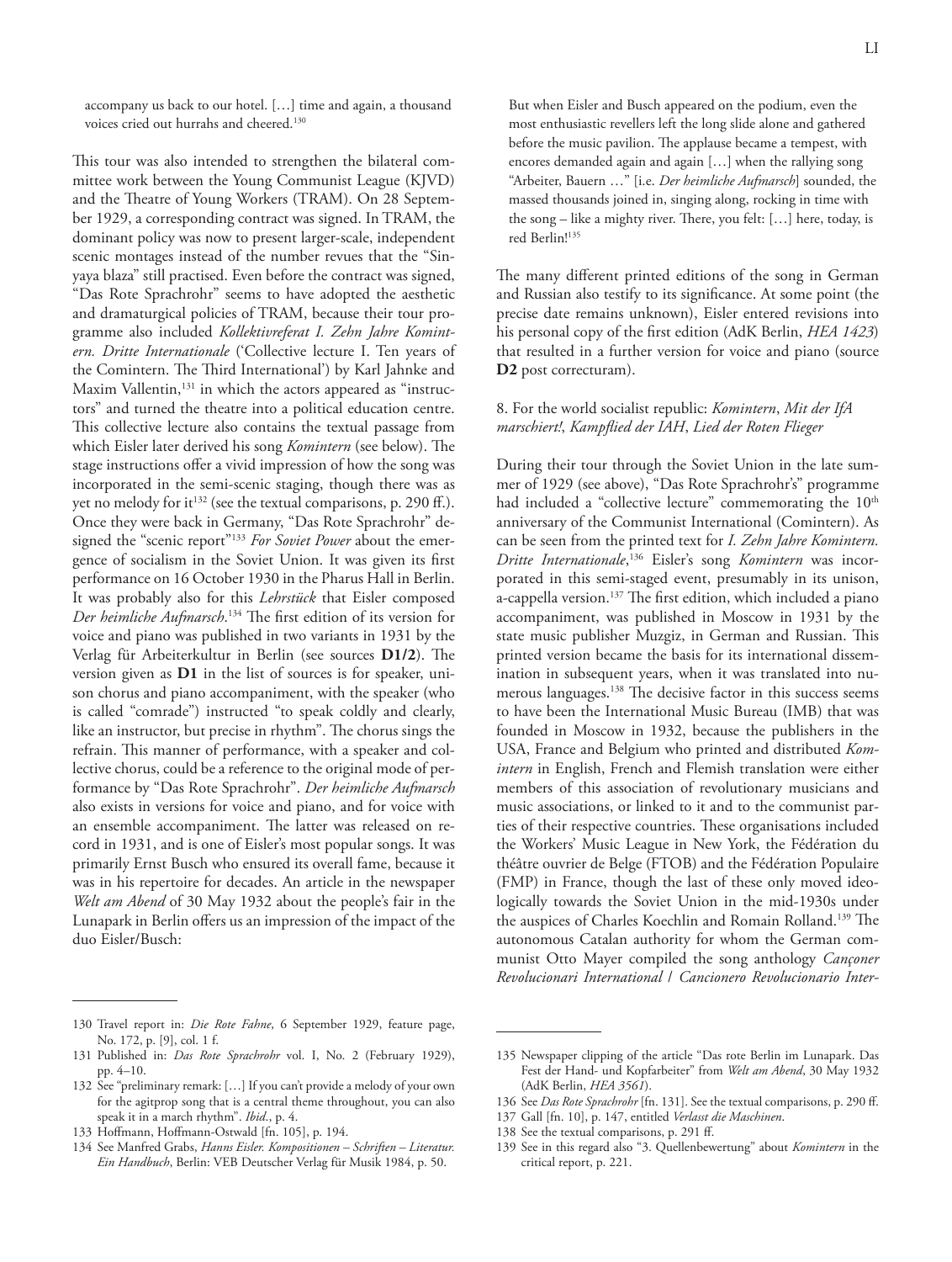*national* in 1937, during the Spanish Civil War, was not directly connected to the IMB, but for strategic reasons saw itself compelled to open itself up to the Soviet Union – a fact to which the publication of *Komintern* also testifies.

From 14 to 28 March 1931, the Syndicate for Worker's Culture ("Interessengemeinschaft für Arbeiterkultur", IfA) held a cultural show in the Austrian Trades Fair House at the Leipzig exhibition grounds. There was a "freethinkers' exhibition", the Leipzig Marxist Workers' School "MASCH" was represented (Eisler happened to be a lecturer in its Berlin section), and the Esperanto Workers' Movement, the Free Radio Association of Germany and the Association of Worker Photographers all promoted themselves. The Workers' Theatre League and the Association of Revolutionary Visual Artists were also represented. The IfA promoted its own cultural projects at the show, such as the IfA Balalaika Orchestra and the IfA Worker-Singers (affiliated to the Deutscher Arbeiter-Sängerbund, the 'German Workers' Choral Association').

Eisler had already been a speaker at the founding ceremony of the IfA on 13 October 1929 in Berlin.<sup>140</sup> His contribution to the 1931 cultural show was a setting of *Mit der Ifa marschiert!* ('March with Ifa!'), a poem by Fritz Hampel (who went by the pseudonym "Slang"). Hampel became known primarily as a satirist and caricaturist, but he also worked for *Die Rote Fahne* and was a founding member of the Association of Proletarian-Revolutionary Authors in 1928.

The programme book for the IfA cultural show included a brief article that described the work of the Workers International Relief (WIR):

Today's global situation is characterised by the mass hardship of the oppressed working class, which is caused by the reactionary measures of the ruling class, and by natural disasters that the same ruling class is unwilling to alleviate effectively. It has become absolutely necessary to create an international organisation that spans the whole globe and can combat this mass hardship effectively. This organisation is the Workers International Relief. Its aims are: 1. Bringing together the working population in order to set up children's recreation homes and children's day care […] for those workers' children whose physical and mental development are threatened by the economic suffering of their parents. [...] 3. Financial assistance during natural and economic disasters [...]. 4. The battle against private and religious charity and in aid of general public services.<sup>141</sup>

The WIR was founded on 12 August 1921 in Berlin after Lenin's appeal for relief for the famine and drought in the Volga region. The WIR took part in the resultant campaign alongside other international organisations. Under its chairman Willi Münzenberg, the WIR provided emergency aid in

cases of natural disaster, war, civil war and strikes, and was also active in the publishing and film sectors. The publishing house Neuer Deutscher Verlag and the film production companies Prometheus-Film and Filmkartell Weltfilm GmbH belonged to WIR. In 1922, Münzenberg also founded the company Aufbau Industrie und Handels AG, and through it the WIR became involved in the Soviet film company Mezhrabpom. In October 1931, the WIR celebrated its  $10<sup>th</sup>$  anniversary with a world congress in Berlin. One of the accompanying events was a cultural evening in the Schubertsaal in the Bülowstrasse at which "a band of the revolutionary union opposition [played] motivating songs",<sup>142</sup> while Busch and Eisler performed a series of songs. The highpoint of the festivities was an event at the Sportpalast on 10 October at which Eisler was one of the speakers. We may assume that Erich Weinert and Eisler were jointly commissioned to provide a suitable song for the masses for this commemorative year. The *Kampflied für die IAH* ('Rallying song for the WIR') was published by the Verlag für Arbeiterkultur in Berlin in August 1931 as part of its series "Lieder der Kampfmusik" ('Songs for propaganda music'). Eisler composed it during his visit to Russia in spring 1931. A copy of the score in an unknown hand is dated 17 June 1931, and bears manuscript annotations by Eisler himself. Eisler's visit to Russia in 1931 also resulted in another propaganda song.

On his second visit, in June and July 1931, Eisler was asked to participate in a competition for a new march for the Soviet air force. This request was signed and published by the high command of the air force, and was given to the composers Eisler, Davidenko, Schechter, Myaskovsky, Shostakovich, M. Steinberg, Khachaturyan, Voloshinov, Kolyada and Mshvelidze. Hanns Eisler's *Lied der roten Flieger* ['Song of the red airmen'] resulted from this honourable commission, to a text by the Soviet poet Semyon Kirsanov, a comrade-in-arms of Mayakovsky.<sup>143</sup>

The Internet site "Retroplan",<sup>144</sup> which is dedicated to military history, provides additional information about this competition, stating that handsome sums had been offered as prize money by the political directorate of the Red Army and the Russian state publisher (500, 300 and 200 roubles respectively), and that the winning march was intended for a touring propaganda unit of the air force that was supposed to spend six months undertaking cultural and training activities in the military districts of the country and giving 200 performances. It is impossible to determine whether or not the text really was by Semyon Kirsanov; in any case, it ideally fulfils its political task of emphasising the class function of the USSR's air force and its significance and role in the presumed future battles with

<sup>140</sup> See the report in *Welt am Abend*, 14 October 1929 (AdK Berlin, *HEA 2817*).

<sup>141</sup> Programme book for the IfA cultural show in Leipzig from 14 to 28 March 1931, p. 12 f. (AdK Berlin, *HEA 3993*).

<sup>142</sup> Review in *Welt am Abend*, 12 October 1931 (AdK Berlin, *HEA 3536*).

<sup>143</sup> Israel W. Nestyev: *Lieder und Artikel Hanns Eislers in der sowjetischen Presse*, in: *Beiträge zur Musikwissenschaft. Sonderheft Sowjetische Musikwissenschaft. Studien – Besprechungen – Berichte*, 1968, vols. 1/2, p. 34.

<sup>144</sup> See http://www.retroplan.ru/oldnews/389-Poezdka-po-chastyam-VVSmuzykalnojj-brigady.html (accessed May 2020).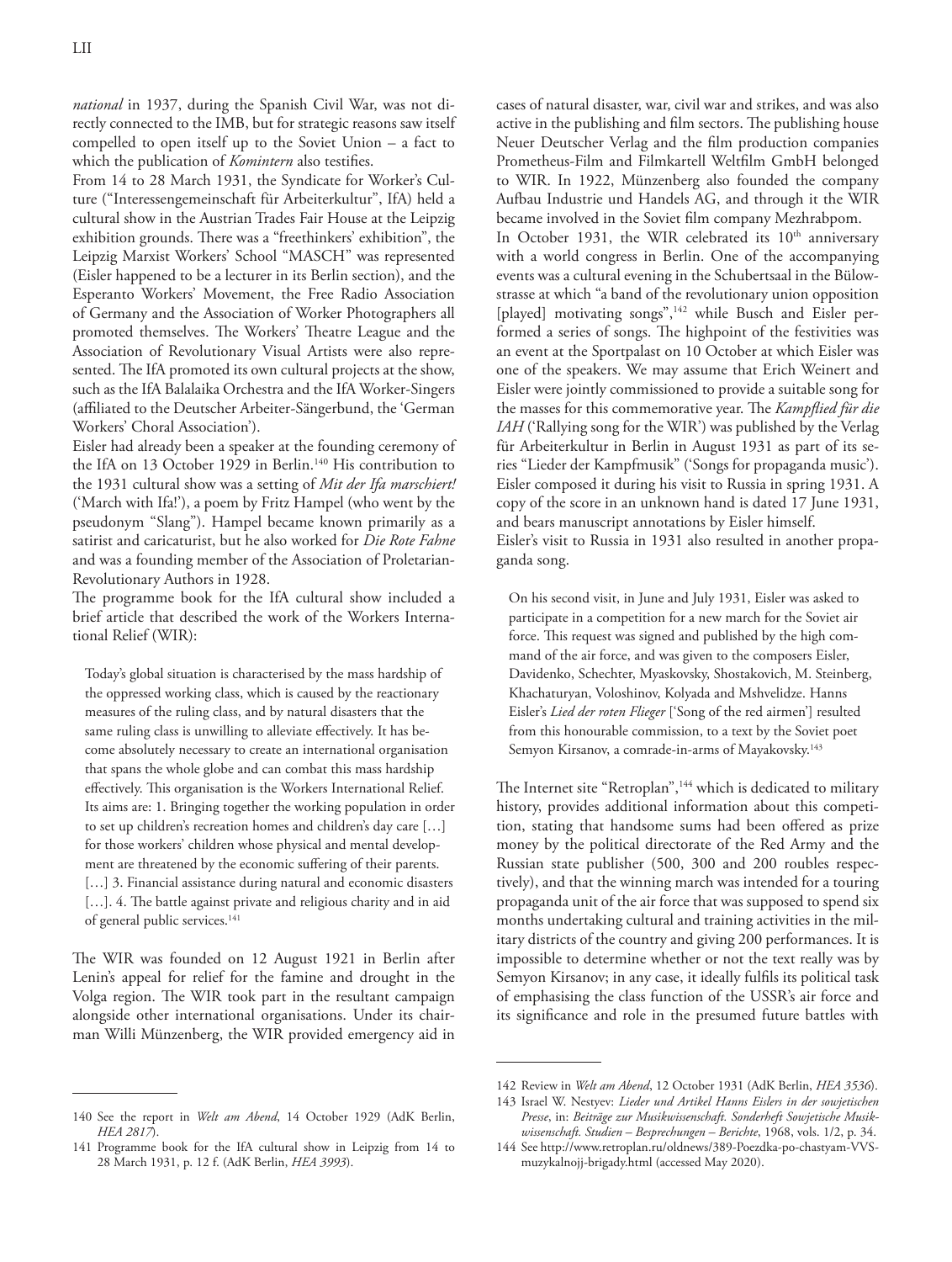the capitalist world.<sup>145</sup> The text is not to be found in Kirsanov's collected poems. *Pesnya krasnykh letchikov* has survived solely in a version for voice and piano that was published in Moscow in 1932 together with a bilingual edition of *Der heimliche Aufmarsch*. The performing version with wind band has not survived. Nor do we have any German translation of *Pesnya krasnykh letchikov*.

#### **About this edition**

When editing the songs for this volume, several specific issues had to be borne in mind regarding the sources and how they have come down to us.

1. Eisler utilised most of his autograph scores as performance materials himself. They are thus often pragmatic in character, meaning that the information they offer can be meagre, and can be spread across the different parts intended for the pianist and the singer. In other words, we are here faced with several informative sources that have to be examined together. In these cases, our task as editor was to ensure consistency and completeness.

2. These songs were mostly composed with specific events in mind and were performed in different, changeable formats depending on the performance context. They are correspondingly flexible in how they were adapted to varying circumstances, and these adaptations could also affect their key and scoring. Many songs – not just those that were specifically composed for agitprop theatrical performances – were intended for performance with alternating solo and choral sections. They were also sung as unison songs by massed choruses of any number, sometimes in a call-and-response with a solo singer or precentor, sometimes with a solo speaker (as in an alternative version of *Der heimliche Aufmarsch*). In order not to have to assign the same version of a song to more than one volume in the HEGA (both as a solo song and as a choral work), the present volume (in Series III, Music for voice and piano) includes all those songs with piano accompaniment in which the vocal line is notated as a single part; these will be included in no other volume in the Complete Edition.

3. Many of these songs exist in a version for voice and instrumental ensemble as well as for voice and piano. In some cases, these two versions are directly dependent on each other, in that the piano version is either a reduction of the ensemble version, or was an initial draft that served as the basis for the latter. In both cases, we have refrained from listing the sources for the ensemble versions (which were often used for gramophone or radio recordings) in our overview and description of the sources for the present volume. This is because the ensemble versions will be edited separately in Series II of the HEGA. However, these sources – inasmuch as they constitute auto-

graph material – were consulted in order to clarify the text in cases where such clarity was lacking. In the commentary column of the critical remarks, these sources are designated not by a source siglum but by their shelfmark in their respective archives.

4. Some of these songs also exist in several versions for voice and piano that in some cases are very different from each other. Certain versions are a result of interventions in the musical text, but sometimes only the words were reworked – whether by being adapted to altered political or societal circumstances, or through translation into another language. The present edition includes all extant authorised versions. Independent versions have been edited and placed in the main section of the present volume; versions that have survived only in fragmentary form are given in the Appendix. Versions that have been derived from those published in the main body of the volume, or vary from them only minimally, are mentioned in the list of variant readings in the critical report. The supplement with textual comparisons offers a complete collation of all variants of the texts set to music, including translations into other languages. These translations are not included in our editions of these songs in the main body of this volume when the primary source has a text underlay in several languages, but where languages other than German were not underlaid by Eisler.

5. Eisler sometimes made different versions himself, while at other times he left the task to a third party. Such versions that were made by others but were nevertheless authorised by Eisler are marked as such in our edition. Eisler had many different reasons for making several versions of a song. There are cases where he reworked the original version for purposes of publication, and others in which he revised the first edition at a later time. The former cases (reworkings of an original version with a view to publication) include the *Stempellied (Lied der Arbeitslosen)* and *Feldfrüchte*. For *Feldfrüchte*, Eisler made a version with a more elaborate piano accompaniment when he published it for the first time in 1962, more than thirty years after its composition – this despite the fact that the first version of the song had already become well-established in the concert repertoire. In the case of *Stempellied (Lied der Arbeitslosen)*, Eisler drew a clear line between the performance version that he had used in his duo work with Ernst Busch and the version that he published. In this case, Eisler made a reduction for voice and piano of the ensemble version (or had someone else make it), and then published this new version. Here, the piano part mimics the wind entries of the ensemble version, which gives this version a different character from the original. For the second case mentioned above – the subsequent revision of a printed version – the *Sechs Lieder für Gesang und Klavier*  op. 2 and the *Zeitungsausschnitte* op. 11 are exemplary cases. When they were republished in his *Lieder und Kantaten* vols. 1 and 2 (in 1955 and 1957 respectively), Eisler dismantled the original collections and published their songs either individually, with no mention of their original context, or in wholly new constellations. Thus the two settings of marriage advertisements from the *Zeitungsausschnitte* op. 11 (*Liebeslied eines Kleinbürgermädchens* – 'Love song of a girl from the petit bour-

<sup>145</sup> *Ibid*., "Марш должен отображать в себе классовое значение воздушного флота СССР, его мощь и его роль в предстоящих боях с капиталом".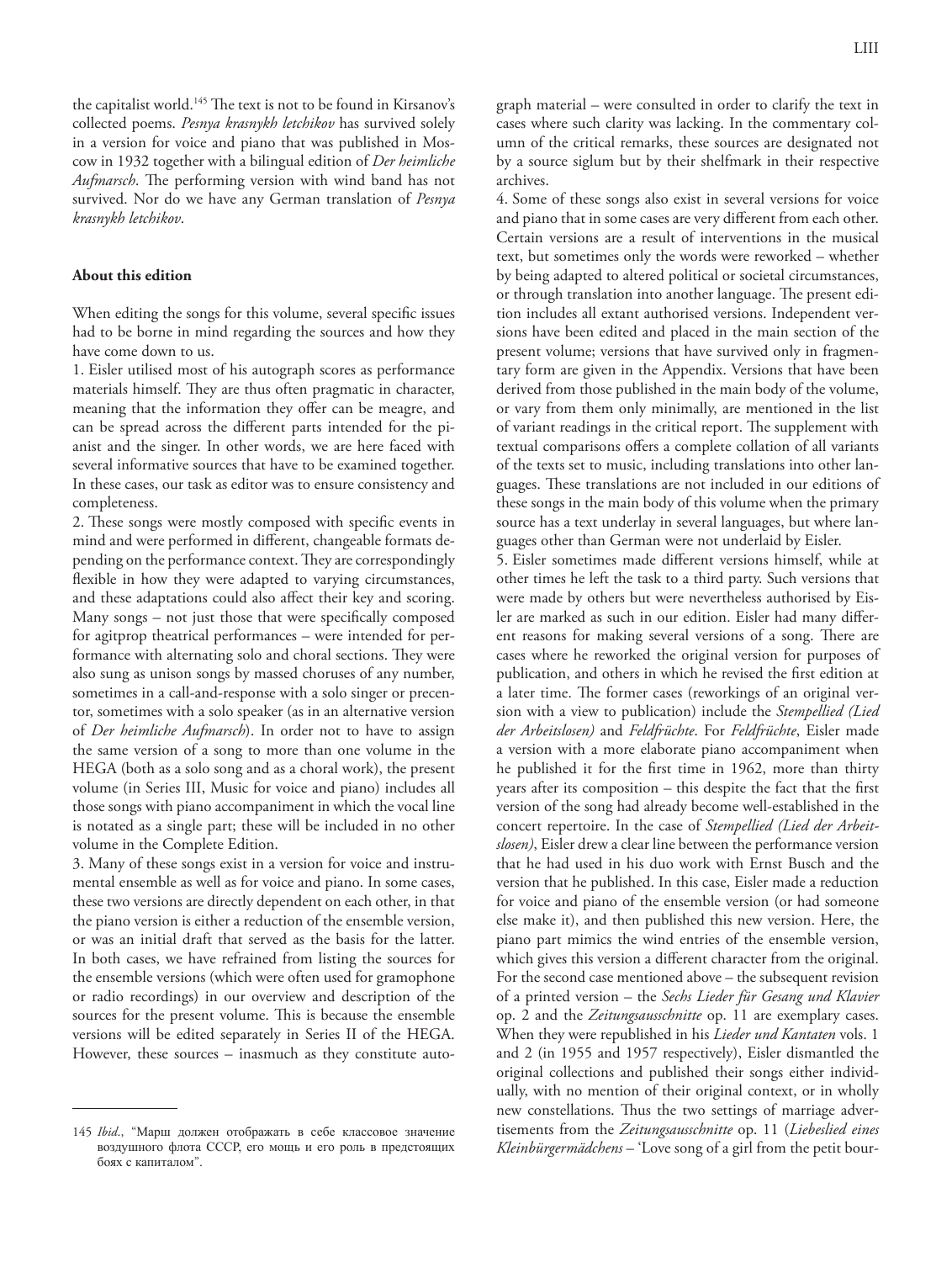geoisie' – and *Liebeslied eines Grundbesitzers* – 'Love song of a landowner') were added to a cycle entitled *Sieben Lieder über die Liebe* ('Seven songs about love') in the *Lieder und Kantaten* vol. 2 (1957); this cycle contains songs of varying origins that are linked by their common topic. In the case of *Ich habe nie vermeint* from op. 2, Eisler made a significant change to the text he set when publishing it in his *Lieder und Kantaten*, in order to eliminate the religious references of the original (see the textual comparisons, p. 233). In the present volume, opp. 2 and 11 are given in the versions in which they were first published by Universal Edition in Vienna in 1925 and 1929 respectively – thus in their original context, as part of the opus originally intended by the composer. The versions of these songs from the *Lieder und Kantaten* are included in the list of variant readings, as is the smaller compilation of songs from op. 2 that Eisler gave his teacher Arnold Schoenberg as a Christmas present in 1922. *Der heimliche Aufmarsch* exists both in the abovementioned variant for speaker and chorus and in a version that Eisler made in his personal copy of the first edition, where he indicated a change of metre and wanted to switch round the strophes and refrain. The category of authorised versions can also easily encompass versions by third parties in which we can prove that Eisler either collaborated with them, or added his own subsequent alterations by hand. Our edition of the different versions of *Anna-Luise (Wenn die Igel in der Abendstunde)* is one such case. It was first published in the *Lieder und Kantaten* (vol. 9), but this version cannot really be regarded as authoritative because it was only made posthumously. However, several equally valid versions exist in different keys; the only autograph score is in B-flat major and has no text underlay, and also includes a remark in the hand of Ernst Busch that it should be transposed to G-flat major. Besides two versions that are actually notated in G-flat major, there is also a version in E major. These versions, however, were all made by third parties and some of them were clearly made much later. But since materials have survived for these versions that contain autograph annotations by the composer, they can also be regarded as having been authorised by him. Nor can we discern any hierarchy of significance between them (see in this regard the evaluation of the sources in the critical report, p. XX).

6. Besides versions that were the result of Eisler's own arrangements, there are also other arrangements that are completely the work of others. Some are arrangements made abroad that Eisler presumably permitted, but for which he cannot be proven to have been involved in their conception or publication.146 We have not included them in our edition because of this lack of clarity in matters of their authorisation. Foreign prints also feature editorial decisions whose aim was usually

to make them more user-friendly for local performers in their own language. These instances are referred to in the list of variant readings.

7. Many of these songs were written as political "Gebrauchsmusik" ('utilitarian music'), i.e. they set texts with topical relevance, and were intended as propaganda songs to inspire the masses. As a result, the most popular songs in particular are subject to an ambivalent degree of historicity that found expression in the different versions of their sung texts. Some underwent a constant process of updating that was at least passively authorised by Eisler, as they reacted to shifting political circumstances with propagandistic intent. But in others we can observe a "traditionalising" process whose aim was to assign historical precedence to one specific version of the text. In order to elucidate this unusual reception process clearly, the present edition also takes into consideration those versions that were made after 1932 inasmuch as the song in question was actually composed during the period to which this volume is restricted (namely 1922–1932). The first edition of a version for voice and piano of *Der Rote Wedding*, published in 1937, is also distinct from its original ensemble version in that its sung text is different. In accordance with the circumstances of the time, the version of 1937 urges its listeners to take up the battle against fascism. In the GDR, it enjoyed semi-scholarly editions in 1958 and 1961 that reverted to the first version of Erich Weinert's poem in order to bring to mind the events of May 1929. Ernst Busch modernised the texts of some of these songs in the post-war years (*Der heimliche Aufmarsch*, *Feldfrüchte*) in order to refer to the new political situation of the Cold War. In the case of *Der Rote Wedding*, he even completely rewrote the text and published the song himself under the title *Freie Jugend* in the volume he edited entitled *Hanns Eisler. Sieben Lieder für Massengesang mit vereinfachtem Klaviersatz*. This version is also listed in the supplement with textual comparisons, though Eisler's part in it remains uncertain.

8. In several cases, the present edition had to confront the problem of lost sources, in particular the loss of the scores that had served as engravers' copies and would thus have been of great scholarly value to us. For example, the loss of the engraver's copy for the first edition of the *Sechs Lieder für Gesang und Klavier* op. 2 at Universal Edition in Vienna meant both that we lack an important link between the autograph source and the printed version, and have no source material at all for the second song except the print itself. The manuscript piano reduction of the second version of the *Stempellied (Lied der Arbeitslosen)* is similarly lost – this was the source for the manuscript copy made by the publisher that was then printed in facsimile as the first edition. The lack of this important source is at least mitigated by the fact that this source clearly served as the engraver's copy for a Russian print four years later. This means we can compare the two printed versions. But in most cases, there is no means of compensating for the loss of these sources, which puts considerable constraints on any editor. The lack of sources is especially problematic for *Der Rote Wedding*. The source history for the variant setting for voice and piano is

<sup>146</sup> We refer here to the arrangement of the a-cappella choral song *Ferner streiken 50.000 Holzarbeiter* by Michail Druskin, which was printed in Leningrad in 1932, and to Russian, Ukrainian and English versions of *Der Rote Wedding* that had clearly been transcribed after listening to the ensemble version on record [see fn. 124]. Some of these editions, published variously in Moscow, Leningrad, Kharkov and New York in the early 1930s, were also printed in bilingual editions under other titles.